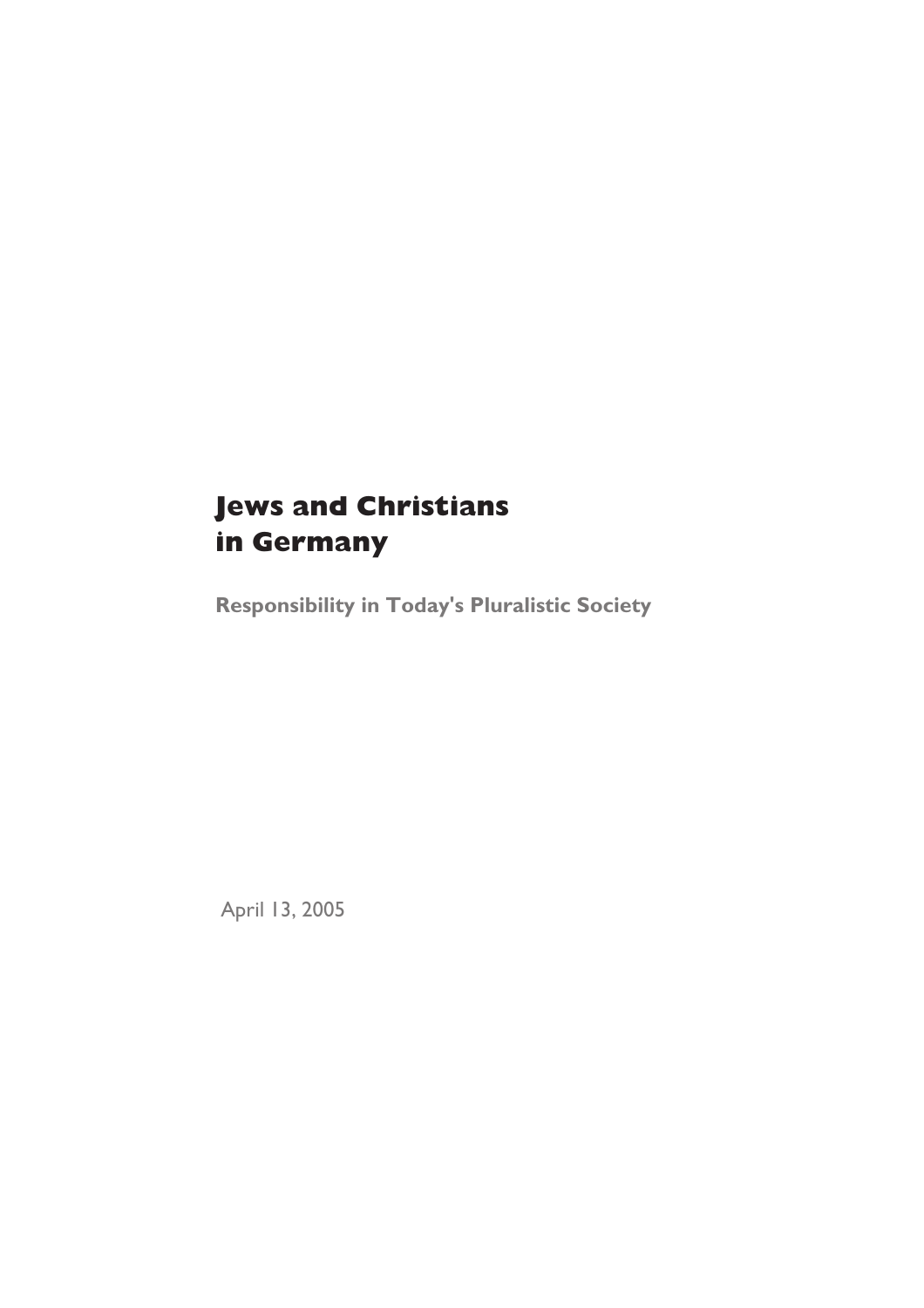This declaration was adopted by the Discussion Group "Jews and Christians" of the Central Committee of German Catholics on March 16, 2005, and its publication was approved by the presidency of the Central Committee of German Catholics.

Original title of the declaration: "Juden und Christen in Deutschland - Verantwortete Zeitgenossenschaft in einer pluralen Gesellschaft",

translated by Prof. Dr. Michael Signer, Notre Dame, Indiana; Claus Jungkunz, Bamberg; Sr. Dr. Katherine Wolff, Jerusalem

> 1st edition (German) 4000 April 2005 1st edition (English) 1000 November 2005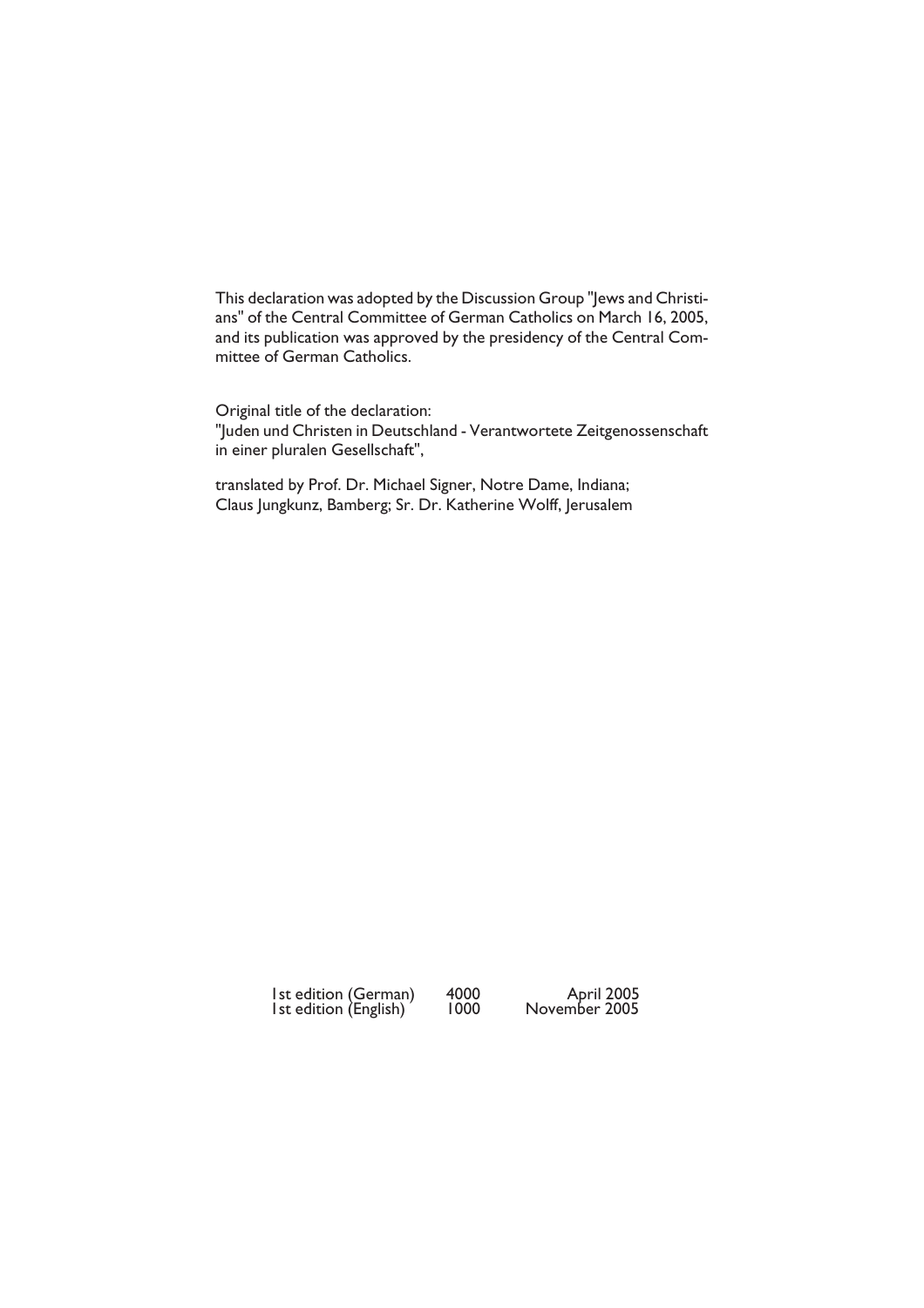### **Contents**

| Preface by the President of the Central Committee of<br><b>German Catholics</b> |                                                                                         | 5  |
|---------------------------------------------------------------------------------|-----------------------------------------------------------------------------------------|----|
| Foreword by the Chairperson of the Discussion<br>Group "Jews and Christians"    |                                                                                         | 6  |
| I.                                                                              | <b>Jews and Christians have changed</b>                                                 | 7  |
| Ι.                                                                              | More Jews in the reunited Germany                                                       | 7  |
| 2.                                                                              | Fewer Christians faced with greater tasks                                               | 9  |
| 3.                                                                              | Insuring that the fourth post-war generation will<br>remember                           | 10 |
| Н.                                                                              | Steps forward - in spite of obstacles                                                   | П  |
| I.                                                                              | The Pope leads the way                                                                  | Н  |
| 2.                                                                              | Obstacles on the path                                                                   | 3  |
| 3 <sub>1</sub>                                                                  | Christians and Jews read the same Bible in<br>different ways                            | 14 |
| 4.                                                                              | "Dabru Emet" - Jewish scholars enter new territory                                      | 15 |
| Ш.                                                                              | <b>Issues of continuing controversy</b>                                                 | 17 |
| Ι.                                                                              | God's covenant with Israel was never revoked                                            | 17 |
| 2.                                                                              | No more missionizing of Jews!                                                           | 18 |
| 3.                                                                              | What separates Jews and Christians must also be a<br>part of the dialogue: Jesus Christ | 19 |
| 4.                                                                              | The scandal of a world unredeemed                                                       |    |
|                                                                                 | IV. Biblical ethics oblige to contribute<br>to world-society                            | 22 |
| Ι.                                                                              | Human dignity must be defended                                                          | 22 |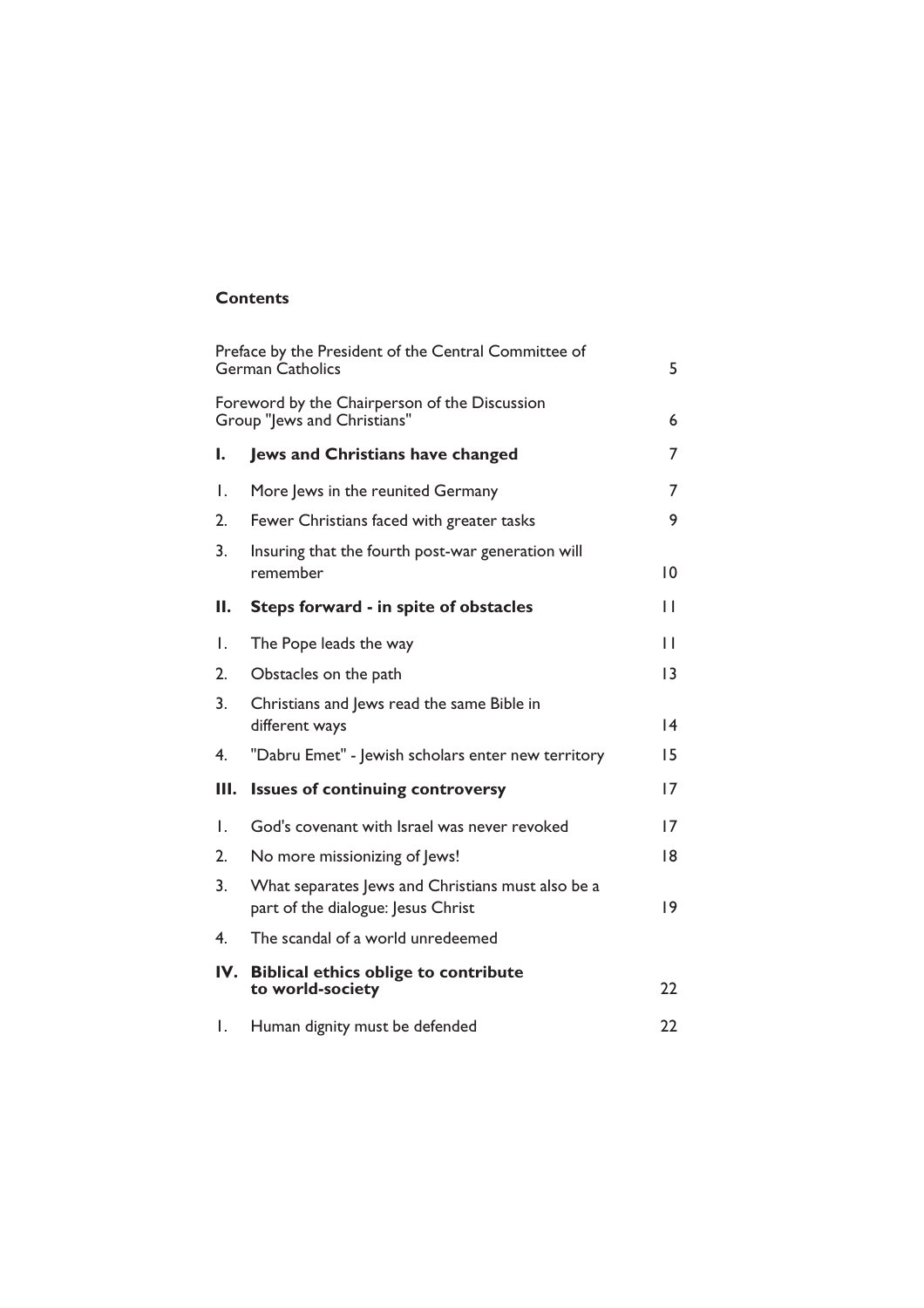| 2.                                                                    | Hostility towards Jews - an old scandal in a new garb               | 23 |
|-----------------------------------------------------------------------|---------------------------------------------------------------------|----|
| 3.                                                                    | An open conversation with Islam                                     | 23 |
| 4.                                                                    | Working among the German public and in the schools                  | 24 |
| 5.                                                                    | Judaism and Christianity: a critical voice in<br>public discussions | 25 |
| <b>Conclusion:</b><br>Jointly "called to be a blessing for the world" |                                                                     | 26 |
| <b>Bibliographical References</b>                                     |                                                                     | 28 |
| Members of the Discussion Group "Jews and Christians                  |                                                                     | 28 |
| Guests at the Munich Academy Conferences<br>in 2003 and 2004          |                                                                     | 30 |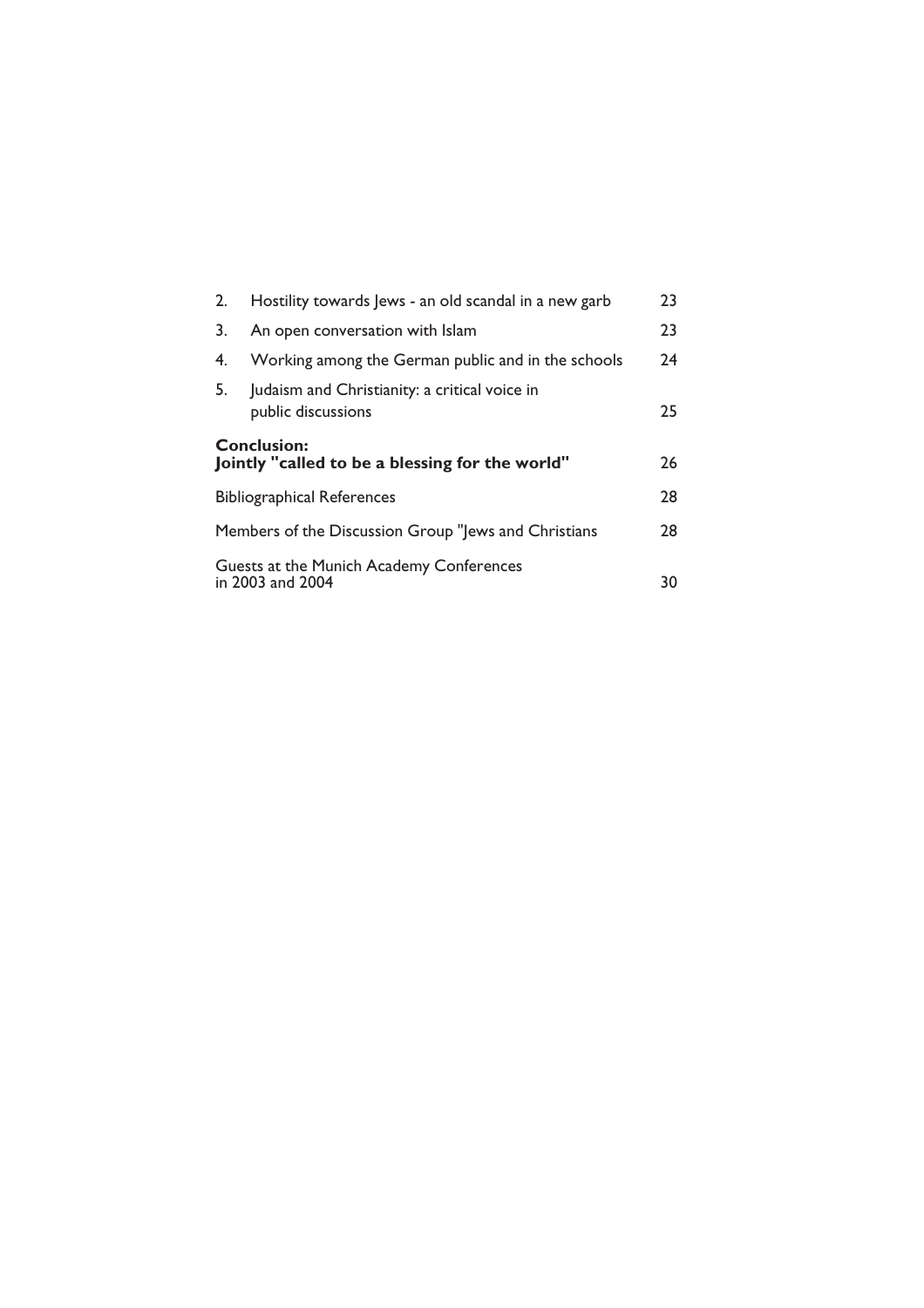### **Preface by the President of the Central Committee of German Catholics**

The Discussion Group "Jews and Christians" of the Central Committee of German Catholics has already existed for more than thirty years. Its work has had a positive resonance among Jews and Christians, in churches and the general public, and also beyond the borders of Germany. The effects of its publications, its public stances, its conferences, its visits to Jewish communities in other countries, its work at the *Katholikentage* and the *Ecumenical Kirchentag in 2003* are obvious. Without the discussion group, relations between Jews and Christians in Germany would hardly have developed in such a positive way and the perception of Jewish-Christian issues among the public would be more meager.

**5**

Since the Protestant Church is involved in similar Jewish-Christian dialogue, the work of the discussion group also has an ecumenical dimension.

In 1979, the discussion group published its Statement "Important Theological Issues in Jewish-Christian Dialogue", in which it presented its theological program. Now there is a new theological statement following the former one and further developing its intentions. We hope it will find the same resonance.

The Central Committee of German Catholics owes thanks to the Discussion Group.

*Prof. Dr. Hans Joachim Meyer* President of the Central Committee of German Catholics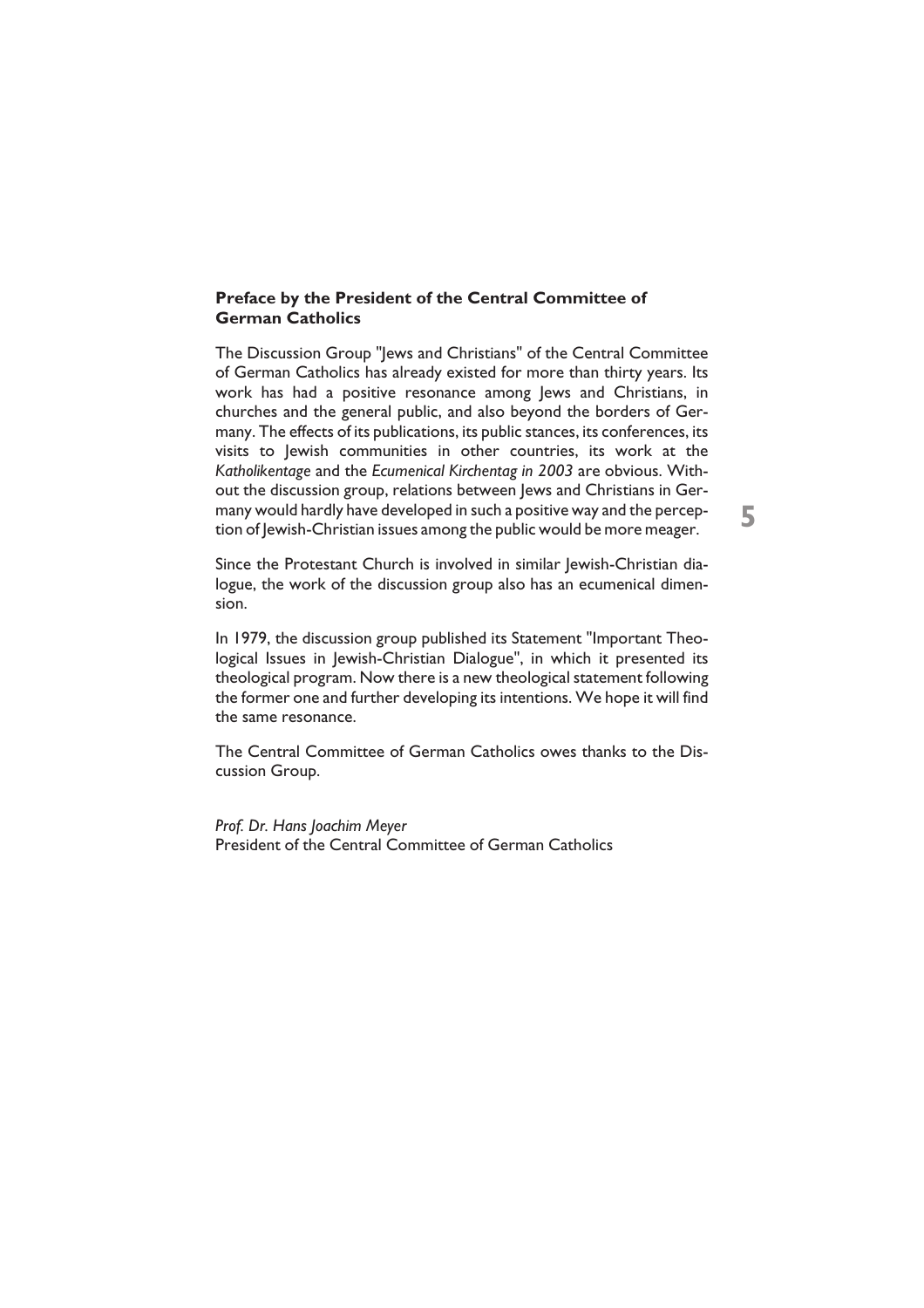### **Foreword by the Chairperson of the Discussion Group "Jews and Christians"**

In 1979 we published our Statement "Important Theological Issues in Jewish-Christian Dialogue". It was the fruit of passionate discussion for many years until we could promulgate it unanimously. It has remained the foundation of our work until today.

We come together not for humanitarian reasons alone; rather, we are connected to one another by God's desire. It is not enough for us that Christians refer to their Jewish roots in biblical times. We want more. Dialogue demands that contemporary Christians and Jews work together. In the future, we want this *rapprochement* to focus even more on our common responsibility for our endangered world and society.

After 25 years we renew the same question as it was then: What are the most urgent theological issues for Jewish-Christian dialogue today? The answer cannot just be a reaffirmation of the earlier Statement, because our current religious and social situation is no longer the same as it was 25 years ago. The dialogue partners and the topics have changed. Therefore we seek a new point of view.

The Discussion Group received ideas and encouragement for its work during two conferences in the Bavarian Catholic Academy in Munich (2003 and 2004). We thank all our guests and all those who participated in the meetings for their contributions, which pushed us further in our work.

*Prof. Dr. Hanspeter Heinz*

Chairperson of the Discussion Group "Jews and Christians" in the Central Committee of German Catholics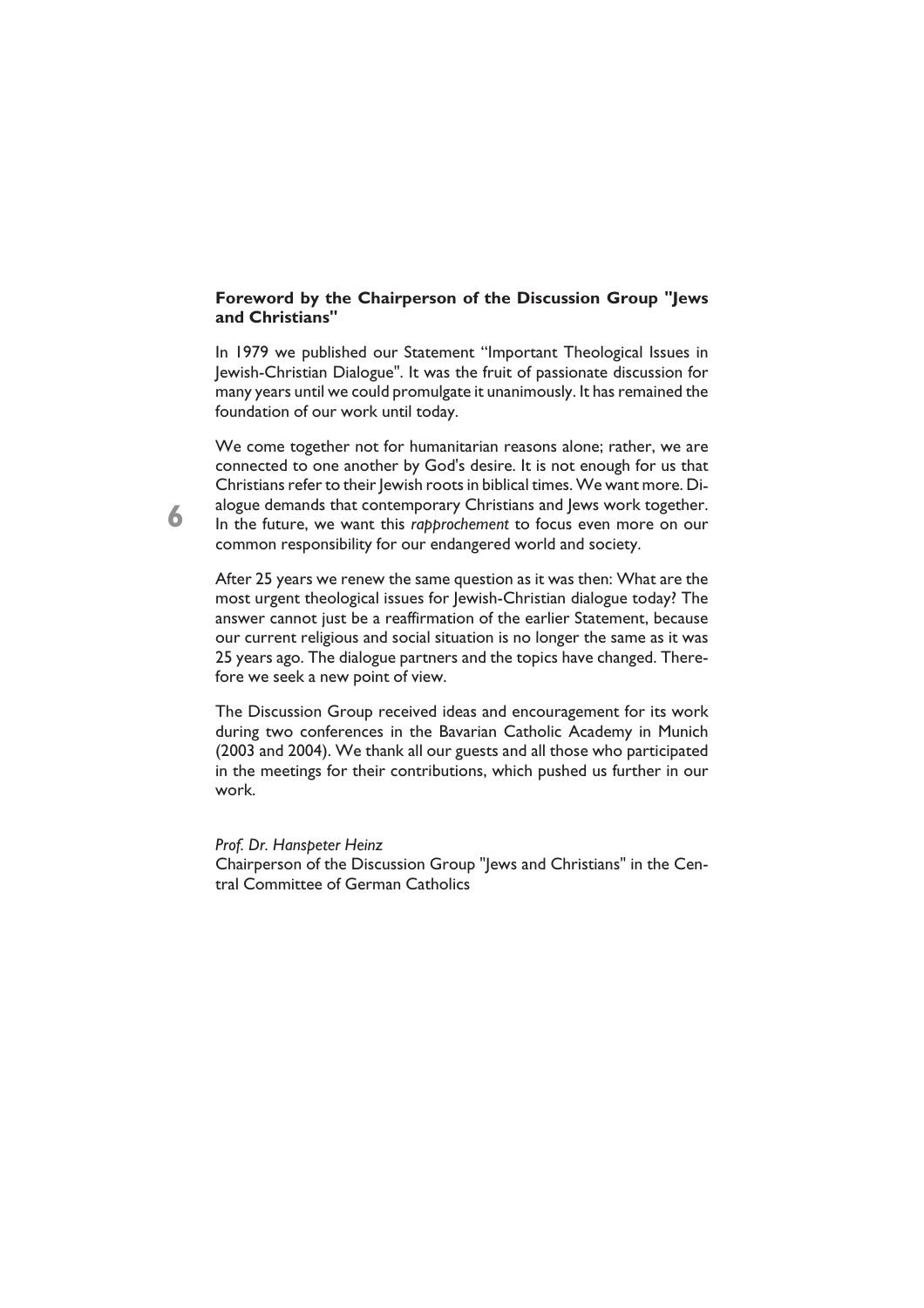### **I. Jews and Christians have changed**

### **1. More Jews in the reunited Germany**

### **The period of "packed bags" is over**

Compared to the size of the communities, which number all together about 100,000 members, there is an astonishingly great public awareness of Jews and Jewish institutions in the German Federal Republic. In general, anti-Semitism is noticed and rejected in both the strongest possible way by the political elite and the mainstream media. Occasionally we observe an open interest in and sympathy for the development of Jewish life by our political leaders. Subtle forms of anti-Jewish hostility receive less attention by society and media.

In general, emigrants from countries of the former Soviet Union (FSU), who since the fall of the iron curtain have experienced acceptance, brought about a big change in the Jewish community.

After World War II survivors of the Shoah from Eastern Europe arrived in Germany and remained there. They became the "founding fathers" and "founding mothers" of post-war lewish communities. They were especially important for German society. In a few years, their witness will disappear. The post-war generation that grew up in Germany and their children are taking over leadership positions in the communities. Many Jews of the second and third generation born in Germany still have a sense of insecurity because of the Nazi persecution. Therefore we must speak of trauma that spends several generations.

Concerns about possible terror attacks continue to generate fear. Consequently for the foreseeable future all Jewish community buildings must be protected against such attacks. With the change of generation, there is a growing conviction by members of the Jewish community that defense against terrorist attacks is a concern for all Germans.

In spite of all problems the period of the "packed bags", when Jews were not sure they wanted to remain in Germany, is over. Projects for building synagogues and community centers were begun and completed. There is greater public awareness of Jewish culture. The resentment by Jews out-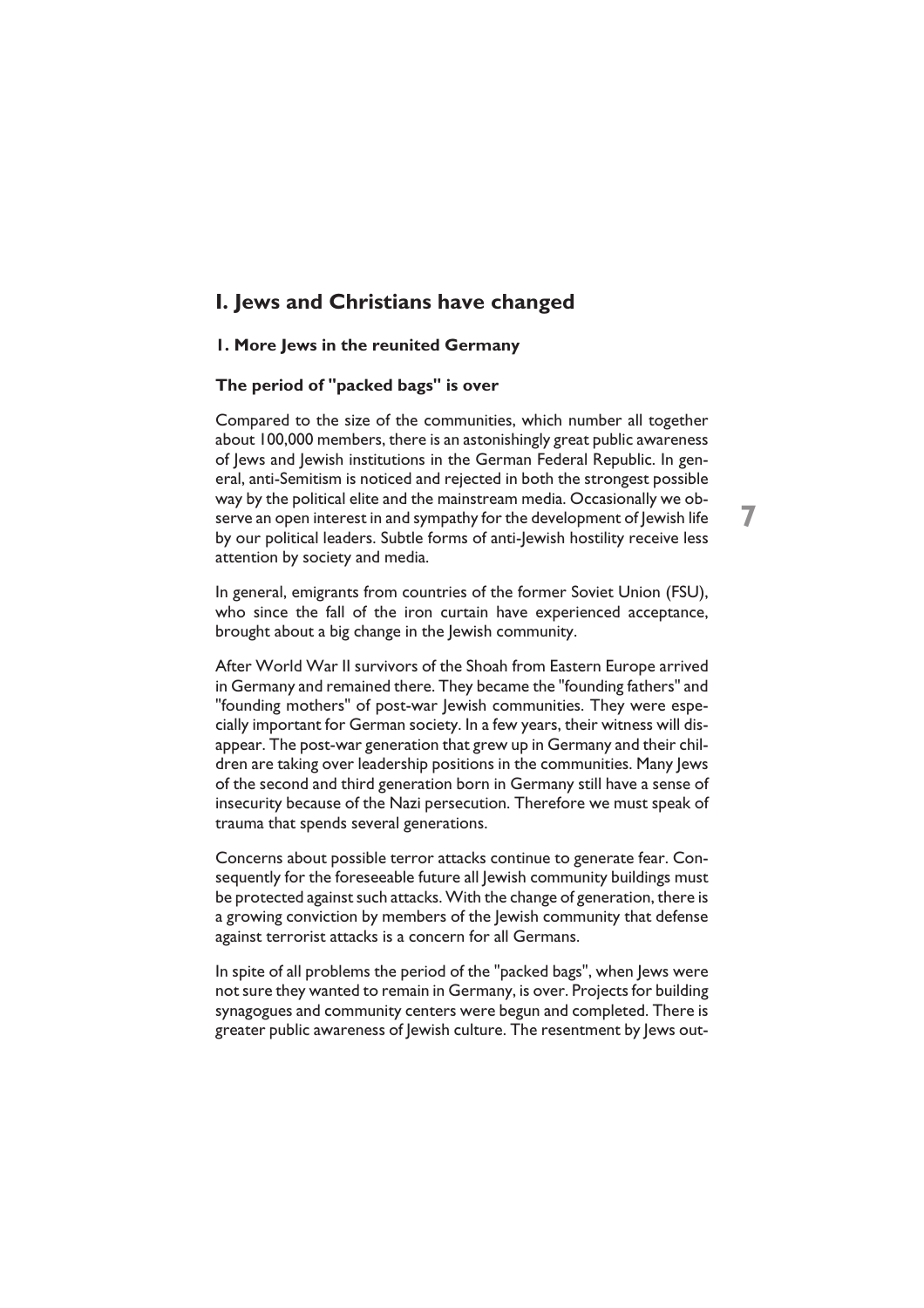side Germany toward those Jews who have lived in Germany since World War II has been reduced. As this acceptance by the worldwide Jewish community has grown the self-assurance of Jews who live in Germany has improved.

In summary Judaism has begun a new life in Germany despite great difficulties – a development which no one would have dared to dream a few decades ago. In many cities where there were no Jews, there are Jewish activities in which young Jews participate. These are signs of hope.

### **The** *Einheitsgemeinde* **(the unified Jewish community organization) no longer represents all branches of Judaism**

Until the end of the 1980's, the Jewish communities in the former Federal Republic had about 25,000 members. Many Jewish communities had a high number of elderly people. Migration from countries of the FSU put an end to the threat of demographic disappearance. Thus the number of members in the Jewish communities in the German Federal Republic grew to about 100,000. Presumably, there are about another 50,000 Jews living in Germany who do not belong to the organized Jewish community. These immigrants include many young people, and their social, economic, cultural and religious integration has become the main task of the communities. Until the present day, they need the help of the organized community in finding a place to live, for further education, etc. These new tasks are challenges and at the same time opportunities for the future. The communities are willing to use these opportunities and to fulfill their responsibility.

Many of the Jews living in Germany are actively committed to the destiny of the State of Israel. They give intellectual and financial support to Israeli establishments. Others have a more ambivalent relationship to the State of Israel.

Since the 1990's, a new pluralism has developed within Jewish life in Germany. Before the Shoah essentially there were liberal and orthodox Judaism in Germany. At present together with these two and the secular lews there are also other groups. Among these are, for example, the Lubavitcher Hassidim, who do outreach work within the Jewish community. In the meantime, the "Union for Progressive Judaism", to which a number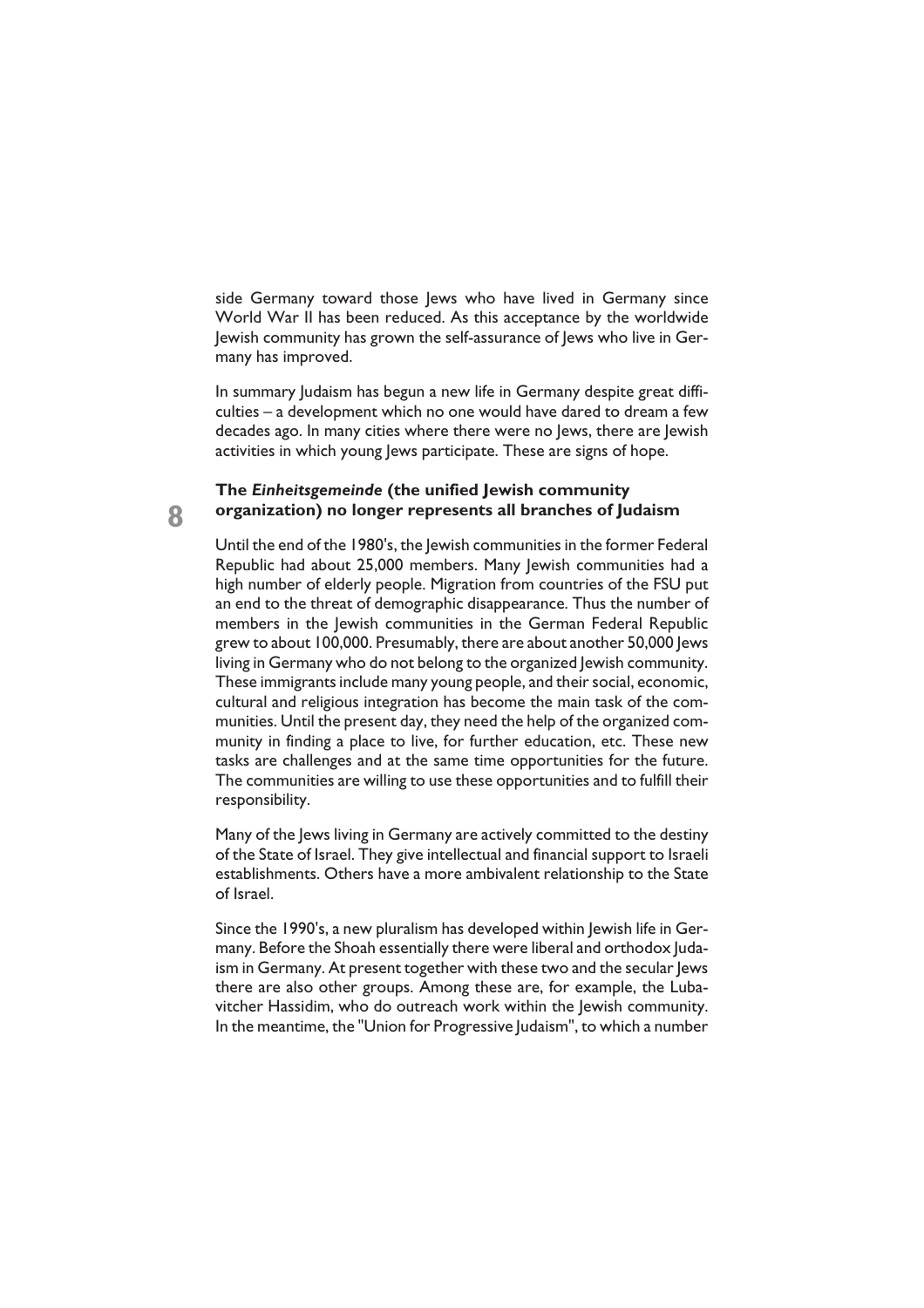of communities belong, has obtained legal recognition by the government (1997). The Abraham Geiger College, which was founded at the Potsdam University in 1999, trains Liberal rabbis. The university faculty for Jewish Studies in Heidelberg has existed since 1979.

Christian communities must become more aware of diversity in the Jewish Community. False religious expectations by Christians about Jews who live in Germany must now come to an end. These expectations would include the assumption that all Jews observe the dietary laws and the Sabbath in the same way. This idea is rooted in the erroneous presupposition that only Orthodox Judaism is to be considered "genuine". However, Orthodox Jews constitute only a minority of world Jewry. So that Jews and Judaism are not seen as something "exotic" education is necessary to create a realistic and unbiased relationship between Jews and Christians.

**9**

The memory of the Shoah must also be kept alive in the future. For us and for the next generation, "the abnormal will be normal".

### **2. Fewer Christians faced with greater tasks**

Since 1979, the situation of Christians and of the Churches in Germany has also changed substantially.

Looking back, the re-establishment of German unity in 1990 also represents a decisive turning point for Christians. Although Protestant Christians in particular played a large part in this change, the Churches have since then continued to lose their support in society. Since 1990, the proportion of people in Germany who are non-believers, agnostics, of esoteric orientation or religiously indifferent has considerably increased. This results in a loss of influence of the Churches on German society, a phenomenon which previously had been caused by pluralism, individualism and secularization.

In spite of all their differences, this new situation should become an occasion for Jews and Christians to work together even more than in the past. These new possibilities may exist in discussions about ecological, bioethical and socio-political issues.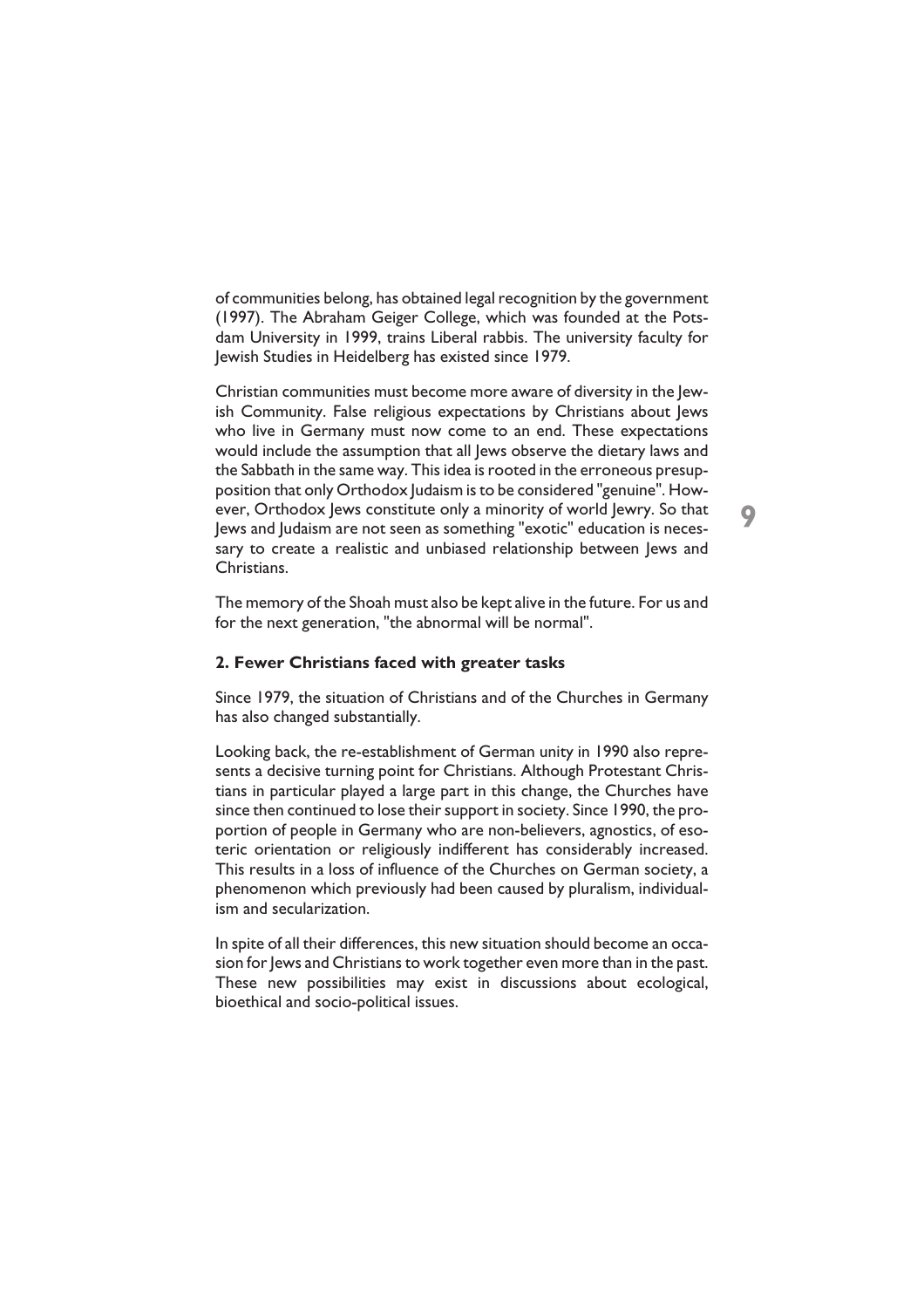After September 11, 2001, the media have paid greater attention to the monotheist religions as political forces. At present, the threat to Western societies from Islamic terrorism absorbs all the attention. This puts considerable pressure on interfaith dialogue between Judaism, Christianity and Islam.

Since the second Intifada in the year 2000, the conflict in the Middle East places new burdens on Jewish-Christian dialogue. Many times the widespread criticism of the Israeli government's policy goes beyond the boundaries to forms of anti-Semitism. This type of criticism many believed had been overcome. Criticism of Israeli policy by Christian partners in dialogue should always be grounded on a fundamental solidarity with the State of Israel and its people. When this is not the case, Jewish-Christian dialogue enters into a dangerous crisis.

### **3. Insuring that the fourth post-war generation will remember**

The third post-Shoah generation of the 30 to 45-year old Jews and Christians are becoming a significant factor in the dialogue. Some are very interested in giving a fresh start to historical research on the history of Jews and Christians or in theological exploration of the Shoah. They want dialogue without exaggerated expectations of a future "consensus".

Dialogue between the next generation of Jews and Christians offers an important opportunity to keep the memory of the Shoah alive. Christian and Jewish communities should foster this as much as possible. They should not let it fall behind because of problems within each community (decrease in the number of members and financial difficulties in the Churches, integration and growth in pluralism in the Jewish communities). Part of this effort should be an openness to new questions that are asked about the Shoah by the younger generation. The death of the survivors and witnesses of the Shoah will make a fundamental change in the forms of commemoration and remembrance. New forms of transmission through the media and of public remembrance will play an important part. It will be necessary to evaluate this process critically. At the same time it is clear that there is no substitute for personal encounters with Jewish neighbors and free dialogue between Jews and Christians about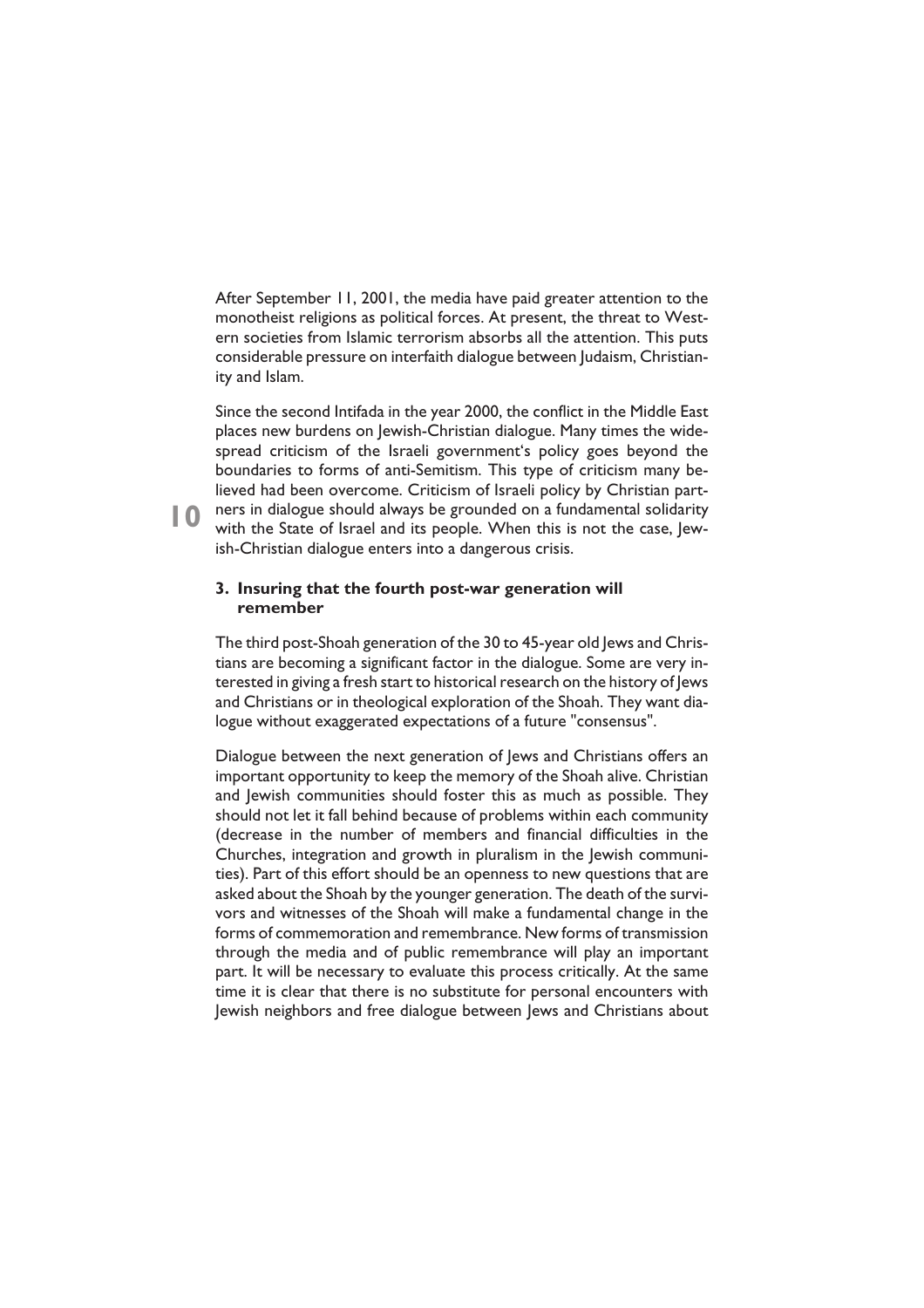the Shoah. That is the only way to ensure appropriate forms of remembrance.

### **II. Steps forward – in spite of obstacles**

### **1. The Pope leads the way**

The Second Vatican Council courageously gave a new direction defining the relationship between the Catholic Church and the Jewish people. By deed and word, John Paul II opened a way into the future for this change. Statements by the Church Magisterium as well as by Protestant Churches have initiated intense theological discussion that can be summarized in a few key sentences.

**11**

- God is faithful to his covenant with the Church, but equally to his covenant with the lewish people. Therefore, Christians and Jews are both called to understand themselves as "people of the covenant" and to be a "light to the nations" (Isa 49:6; Mt 5:14 ).
- No catechesis of the Christian faith without teaching the living tradition of Judaism.
- No reconciliation with God without acknowledging the history of the Church's sin towards the Jewish people.
- No understanding of biblical revelation without reading the Old Testament and seriously considering the Jewish interpretations.

When confronted with their traditional way of understanding their faith these statements may be confusing to Christians. A new orientation of Christian identity is required. The Central Committee of German Catholics has made many contributions to this new orientation through its discussion group "Jews and Christians". The initiatives and teachings of John Paul II and others during his pontificate deepened many of the discussion group's efforts and gave them a stronger foundation.

Where that is concerned a main thesis in our 1979 theological statement is, "Dialogue needs contemporary partnership". This is why the Church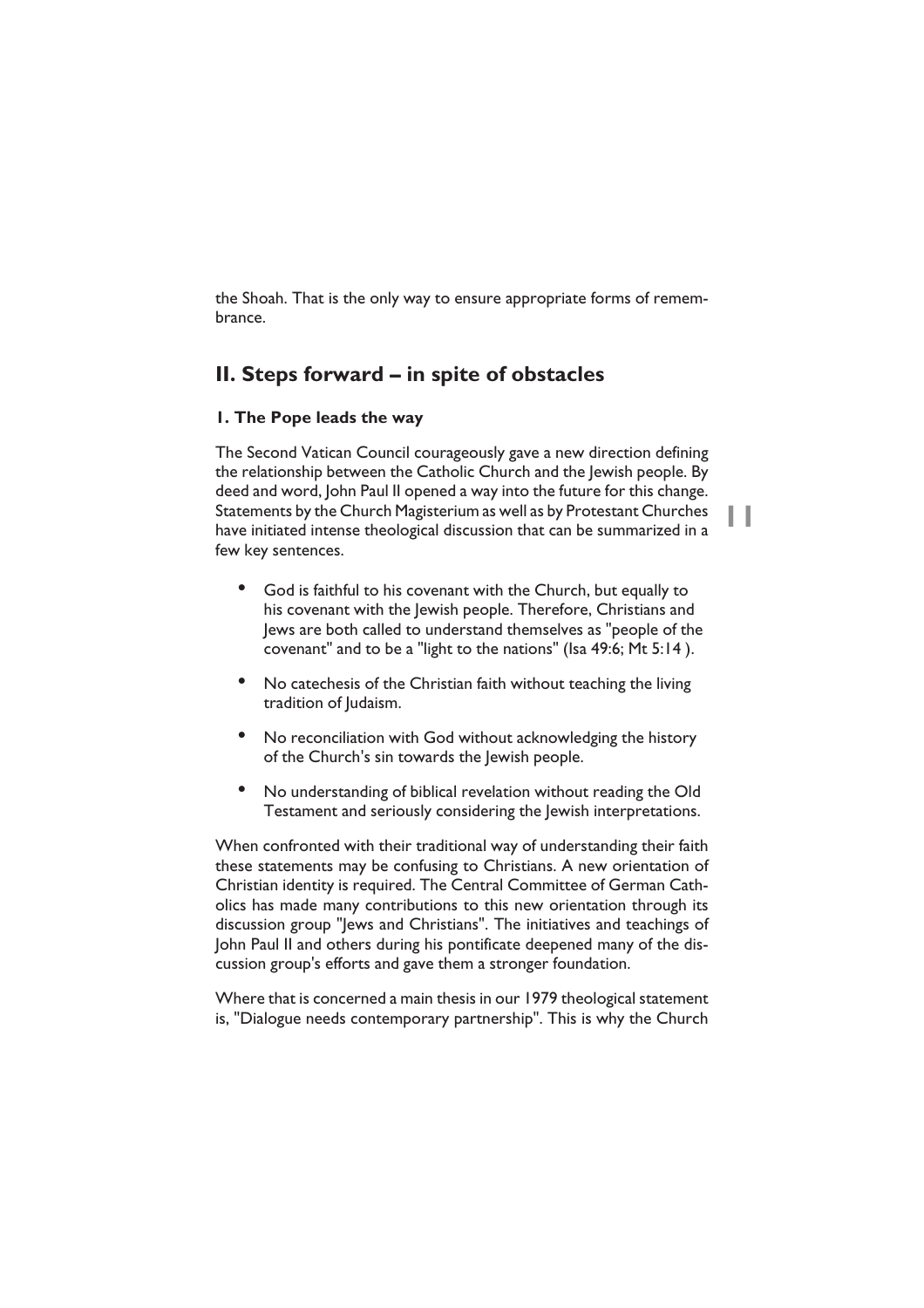seeks dialogue with contemporary Jews and why the Church wants to hear how Jews understands themselves. We are connected with one another "for God's sake". During his first visit to Germany in 1980 the pope expressed a ground rule for Catholic theology speaking in Mainz with representatives of the Central Council of Jews and the Rabbinic Conference: "The first dimension of this [Christian-Jewish] dialogue, that is, the meeting between the people of God of the Old Covenant, never revoked by God, and that of the New Covenant, is at the same time a dialogue within our Church, that is to say, between the first and the second part of her Bible." In these words the Pope acknowledges that the Old Testament has theological value, "since this value is not wiped out by the later

**12** interpretation of the New Testament." In the same speech he states, "... a second dimension of our dialogue – the true and central one – is the meeting between the present-day Christian Churches and the present-day people of the covenant concluded with Moses. It is important here that Christians ... should ... learn which fundamental lines are essential for the religious reality lived by the Jews, according to their own understanding."

In 1974 and 1985, the Vatican Commission for Religious Relations with the Jews published two statements. The 1985 "Notes on the Correct Way to Present Jews and Judaism in Preaching and Catechesis" criticizes the widespread ignorance of Judaism's traditions and calls upon Christians to take into account these traditions "as they are professed and practiced still today". The discussion group also made a contribution to the area of school education: since 1980, the project initiated and carried out by the discussion group at the University of Freiburg, *Lernprozess Juden Christen* [The Learning Process Jews Christians] has led to a revision of schoolbooks and of annotated editions of the Bible in Germany .

John Paul II's visit to the Great Synagogue in Rome in 1986 was the first visit of a pope to a synagogue. The public perceived and acknowledged it as a historical event in the Catholic Church's rapprochement with Judaism. The pope wanted to do a symbolic act to "overcome old prejudices and to secure a wider and more complete recognition of that 'bond' and 'common spiritual patrimony' that exists between Jews and Christians." His address culminated in the words: "You are our dearly beloved brothers and, in a certain way, it could be said that you are our elder brothers."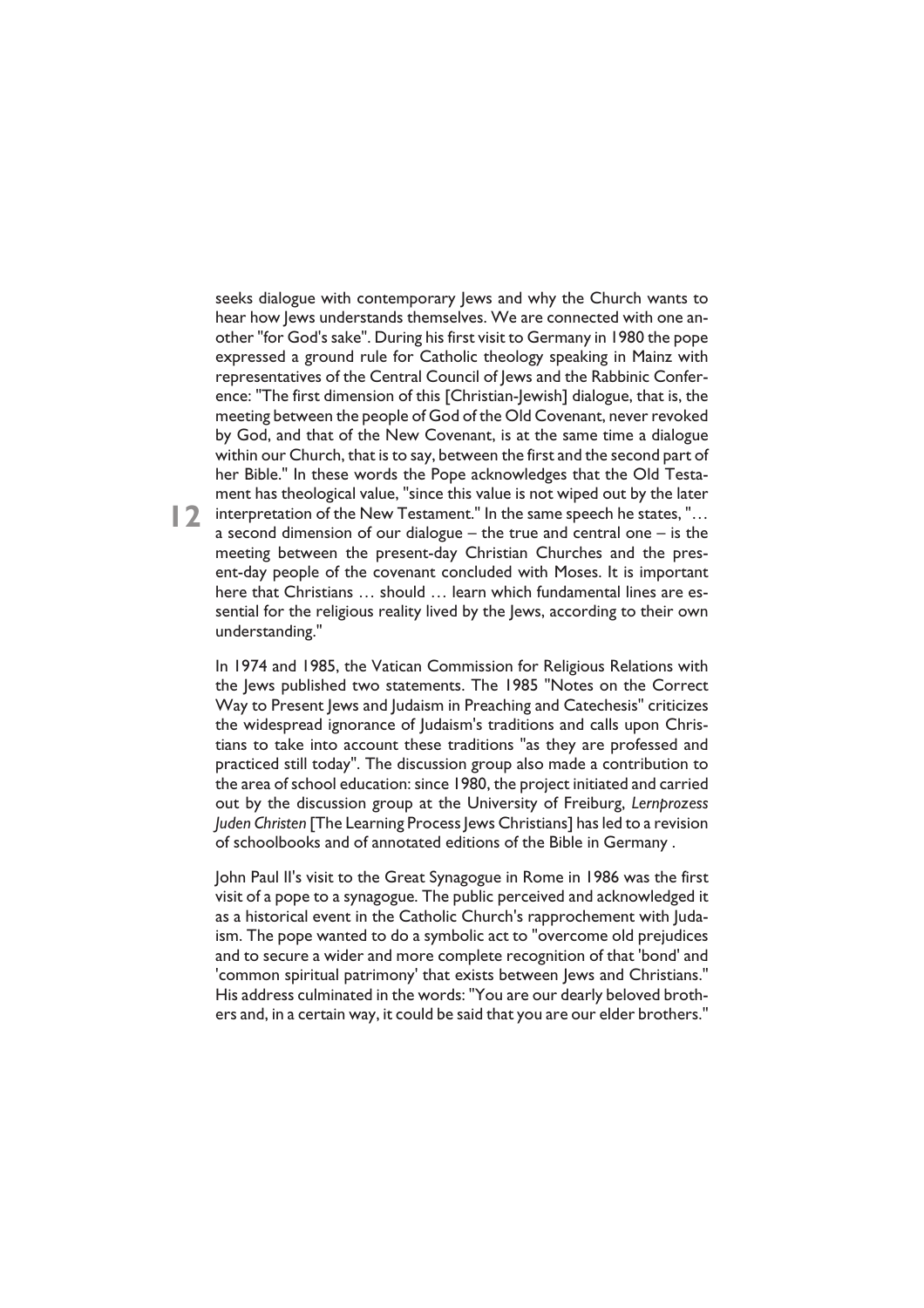The travels of the discussion group to Jewish communities in Israel, the USA, Poland, Hungary, France and the Czech Republic were a response to the Pope's words and actions.

In 1988, 50 years after the Kristallnacht the discussion group published the statement, "After 50 years – how can we talk about guilt, suffering and reconciliation?" It stimulated a greater response and was disseminated more widely than any of our other texts. The Pope gave public expression to the long Christian history of sin through his prayer of confession at St. Peter's Basilica in the Holy Year 2000. One of the prayers for forgiveness focused on the Church's relationship with the Jews who are acknowledged as "the people of the Covenant and of the blessings". This prayer was a witness to the Church's desire for reconciliation. The pope' pilgrimage to the Holy Land which followed also had great symbolic significance. He visited Yad Vashem in Jerusalem, the memorial to the six million Jews who were murdered. At the Western Wall, he left a paper with a prayer, whose text is identical to the one in St. Peter's: "God of our ancestors, you chose Abraham and his descendants to bring your Name to the nations. We are profoundly saddened by the behavior of those who, throughout history, caused your children to suffer. In asking for your forgiveness, we wish to commit ourselves to a life of authentic brotherhood with the people of the Covenant."

### **2. Obstacles on the path**

Unfortunately, there have been a number of events over the past years, which cause us to lament, and do not fit into a completely positive development. We offer three examples.

The discussion group criticized the *Catechism of the Catholic Church*, published in 1992. It is true that it does not lag behind the Council's statements about the Jews when it speaks directly about Judaism, but it does not fulfill the expectations that must be brought to a Catechism in our time. Certainly, it is not consciously anti-Jewish, but it is a-Jewish, that is, it is a document that does not take the Jews sufficiently into consideration. It is clear that the Catechism has difficulty in acknowledging post-biblical Judaism as an independent entity alongside the Church in salvation history, and in many passages it talks about the Church in such a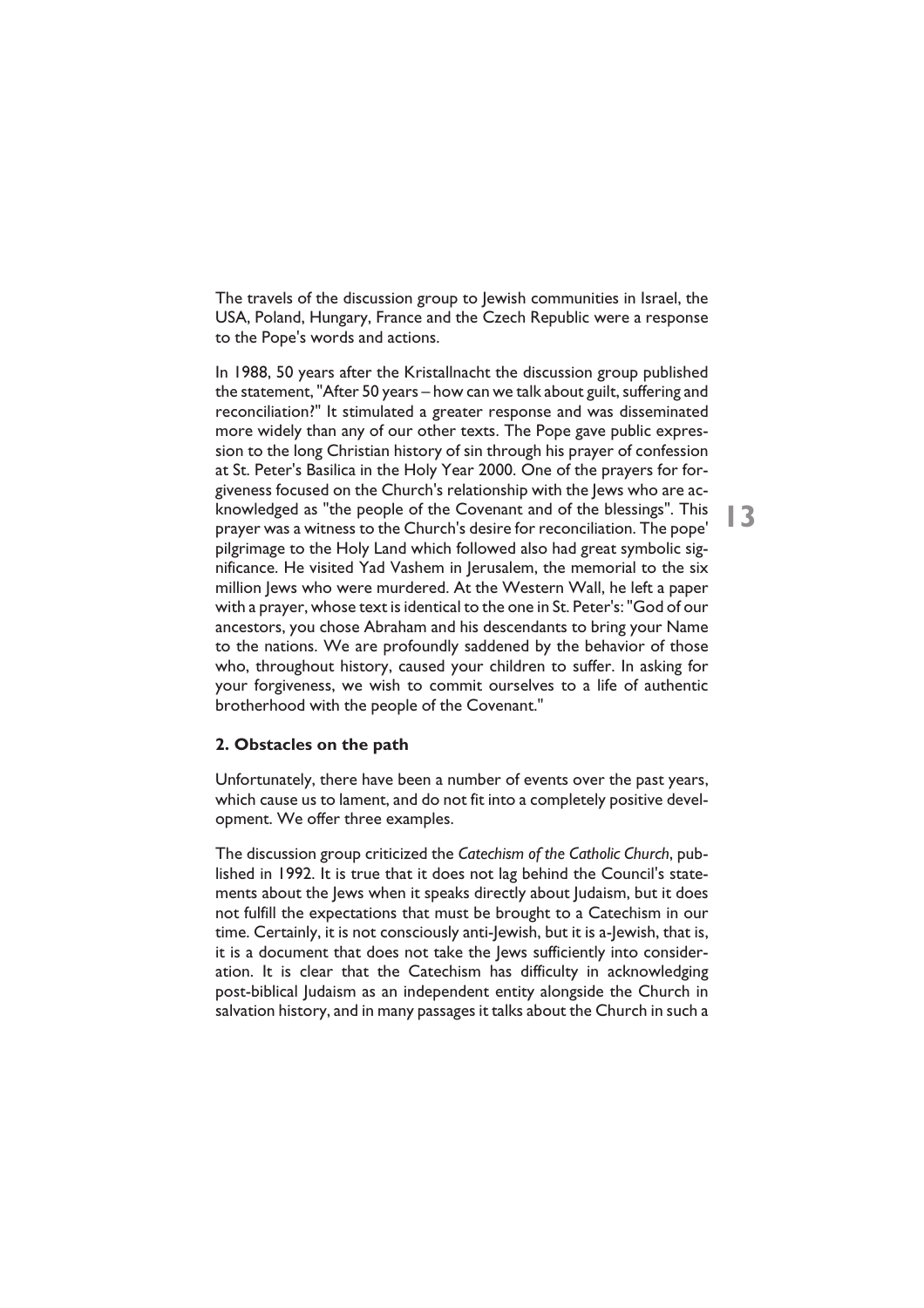way as if Judaism did not exist, even though the subject at hand would require that it speak of the Church's bond with Judaism.

The Vatican statement "We Remember: A Reflection on the Shoah" (1998) speaks of the historical background of anti-Semitism, the Shoah, and newer forms of anti-Semitism. The discussion group did think it was correct to distinguish between anti-Judaism and anti-Semitism and to recall Christianity's historical guilt. But it criticized the questionable theological distinction between the guilt of its members and the holiness of the Church, which remains untouched. In summary, the discussion group saw a tendency towards apologetics in the way history was presented, **14** and considered this as a step backwards in comparison with the 1988<br>statement of the German and Austrian bishops. "Die Last der Geschichte statement of the German and Austrian bishops, "Die Last der Geschichte annehmen" (Accepting the Burden of History), and the 1997 statement by French bishops.

The discussion group criticized the simultaneous beatification of the two popes Pius IX (1846-1878) and John XXIII (1958-1963), who were so different in their Church policies. The difference seems to serve two opposing tendencies within Church. Whereas John XXIII convened the Second Vatican Council and worked personally for a renewed relationship of the Church with the Jews, Pius IX, the pope of the First Vatican Council, engaged in overt anti-Jewish statements and actions. The discussion group was not alone in its praise for John XXIII and its criticism of Pius IX.

### **3. Christians and Jews read the same Bible in different ways**

Since the Second Vatican Council's Dogmatic Constitution "Dei Verbum", there has been a new awakening in Catholic biblical theology. Official statements by the Pontifical Biblical Commission took the new exegetical insights into account. Above all, *The Jewish People and its Sacred Scripture in the Christian Bible* (2001) is to be mentioned. Based on earlier statements, it says: "Christians can and ought to admit that the Jewish reading of the Bible is a possible one, in continuity with the Jewish Sacred Scriptures from the Second Temple period, a reading analogous to the Christian reading which developed in parallel fashion. Both readings are bound up with the vision of their respective faiths, of which the readings are the result and expression. Consequently, both are irreducible."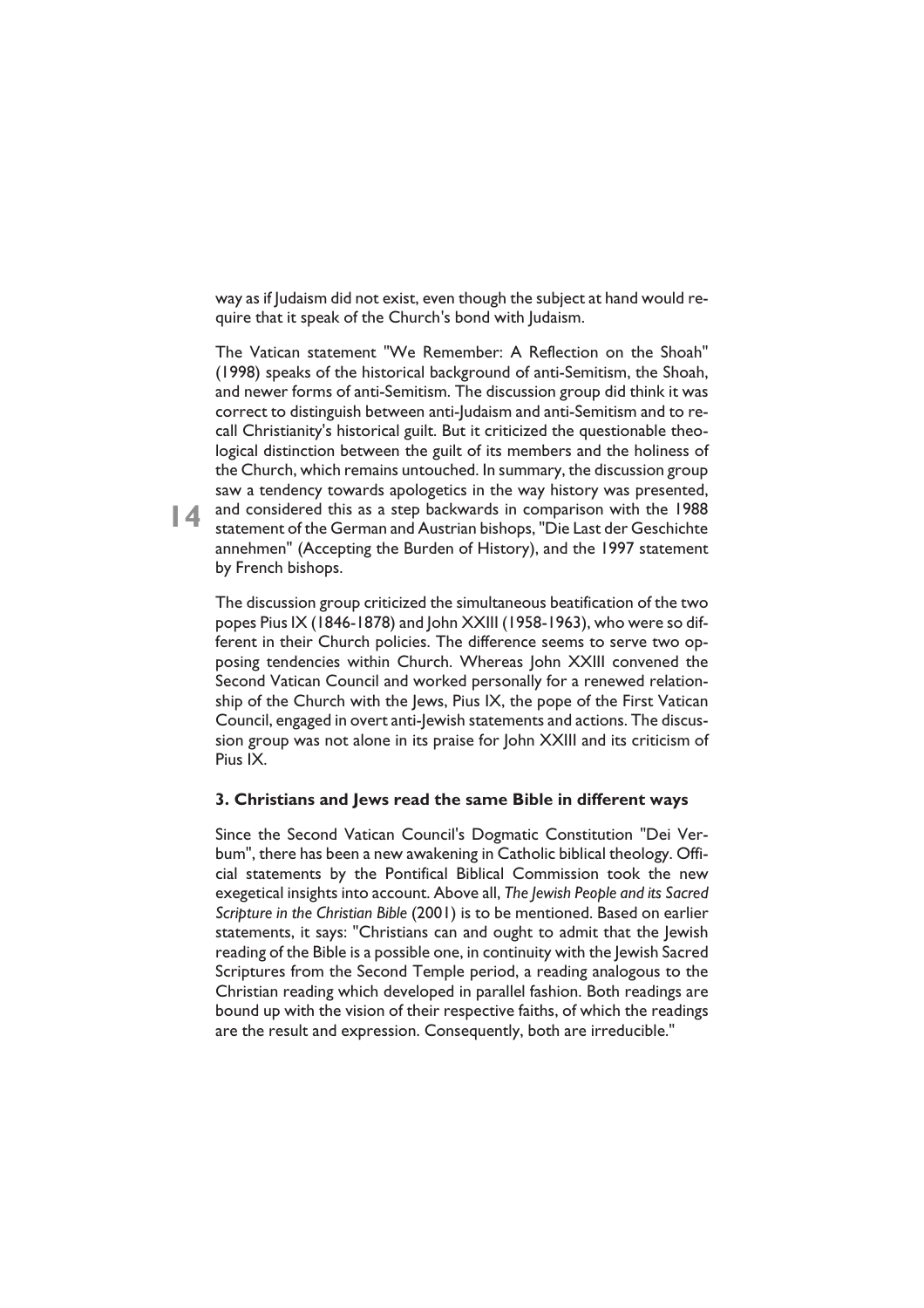Israel's refusal to say "Yes" to Jesus of Nazareth can also be acknowledged by Christians as fidelity to Jewish tradition. In the same way, Jewish fidelity to their own Sacred Scriptures and the Jewish hope of redemption can be acknowledged as theologically valuable for Christians. The document correctly emphasizes that the Christian understanding of the Old Testament is based on the insight that human speech has multiple dimensions; therefore the plurality of textual interpretation is at the foundation of biblical interpretation.

Jewish scholars have helped Christian theologians and religious educators to come to a better understanding of Judaism in its living diversity. For many years commentaries on the Hebrew Bible have been published, in which Jewish experts have collaborated. For Christian readers, rabbinic ways of understanding have shed new light on the books of the Bible. Since 1973 "*Jüdische Schriften aus hellenistisch-römischer Zeit*" [Jewish Writings of the Hellenistic-Roman Period] has been published. The writings of the Septuagint are given a very important place in the series, because all the authors of the New Testament knew these texts and their theological ideas. Many misunderstandings in Christian-Jewish dialogue happen because Jews and Christians read their scriptures in different versions. For Jews only the Hebrew has authority. Since antiquity Christians read the Old and New Testament in Greek. Many of the ideas in the Greek version were transmitted by Hellenistic Judaism. The study of Greek-speaking Judaism facilitates understanding between Jews and Christians. In interpreting the New Testament, there is more care in avoiding anti-Jewish clichés and to understand the Jesus movement as a movement of Reform within the Judaism of its time. In this way the problems that arise from reading the Bible while ignoring Judaism can be avoided.

### **4. "Dabru Emet" – Jewish scholars enter new territory**

Over the past decades, in spite of several steps backward, Jews have played a substantial part in bringing about an surprisingly positive development in the relationship between Christians and Jews.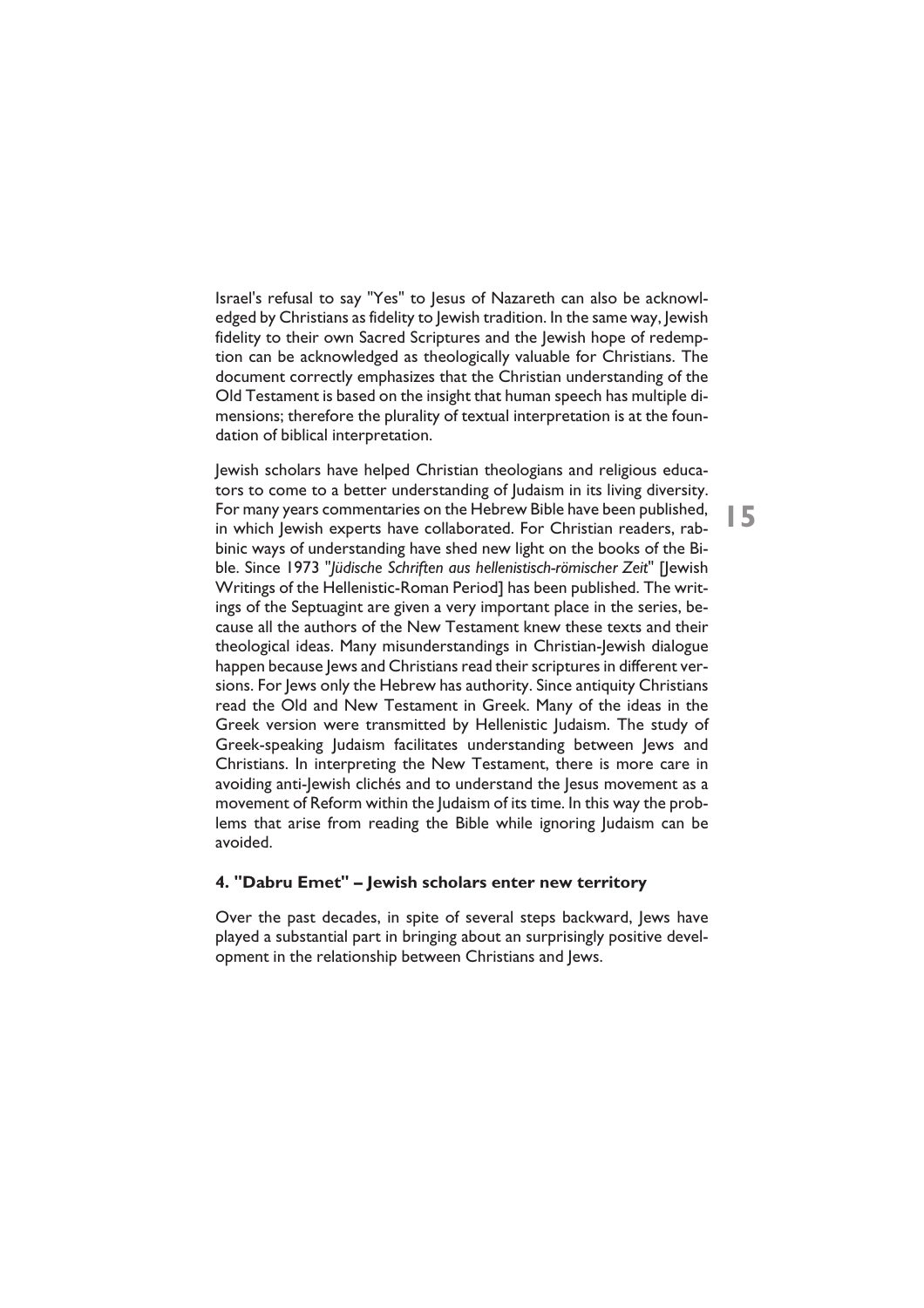- In the Jewish-Christian discussion group of the Central Committee of German Catholics (ZdK), Jews and Christians discuss current religious, theological, historical and political issues.
- For many years in English-speaking countries and beyond there has been cooperation between Christians and Jews with respect to social and political tasks.
- On various occasions, national and international Jewish organizations have positively acknowledged the statements and actions of the Christian Churches .

The statement "Dabru Emet – Speak Truth" (September 10, 2000), goes **16**one step further. The four authors and more that 300 co-signers representing a broad spectrum of approaches to Judaism did not claim to posses any binding authority within the Jewish world. It is clear to many Jews that "Dabru Emet" has not provoked much positive response, and has been strongly criticized.

Dabru Emet enters new territory. It expresses the hope that more Jews will engage with Christians in theological dialogue.

Dabru Emet suggests:

- There are points of convergence and of agreement between Jews and Christians. It states very clearly that both worship the same God, draw authority from same book, the Bible, acknowledge the moral principles of the Torah, and have a common responsibility for the world.
- Dabru Emet does not avoid difficult issues. There are some differences between Jews and Christians which will remain until the end of time, e.g. the meaning of God, the Bible and salvation. The document also clearly presents the difficult relationship of the Churches to National Socialism.
- The text clearly states that lews expect Christians to stop a specific mission to the Jews and to acknowledge their religious autonomy.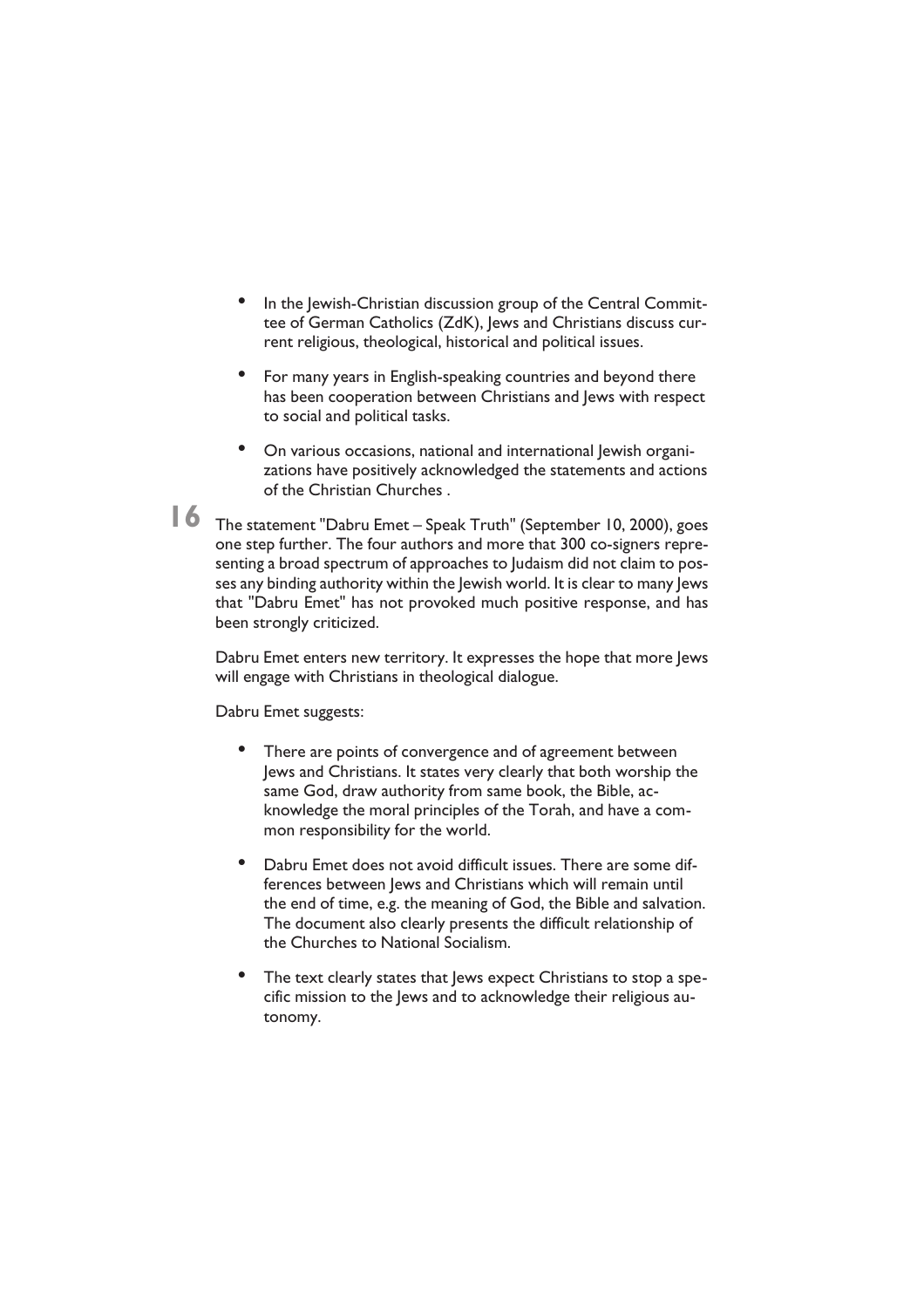• Dabru Emet concludes with the hope that Christians and Jews will work together for justice and peace.

For these reasons Dabru Emet can provide an important impetus to the development of the Jewish-Christian relationship.

### **III. Issues of continuing controversy**

### **1. God's Covenant with Israel was never revoked**

Whereas in the past the Church taught indiscriminately that there was no salvation outside of the Church and without Christ ("*extra ecclesiam nulla salus*"), in "*Nostra Aetate*" the Second Vatican Council adopted the biblical belief that God wants the salvation of all (1 Tim 2:4), even of the whole world (Jn 3:17). Therefore, verses of Scripture like "No one comes to the Father except through me" (Jn 14:6; similarly: Acts 4:12 ; differently: Mt 7:21 ) should be re-assessed. This changed attitude of the Church led to a new approach to all world religions. After Vatican II the unique status of Judaism was not recognized in a sufficient way and it was put on the same level as the world religions.

The discussion group rejects the tendency to diminish the unique nature of Judaism. It affirms Christianity's distinctive and non-negotiable relationship with the "Israel of God", with pre-Christian and post-biblical Judaism. Support for this argument may be fond in Chapters 9-11 of the Letter to the Romans, where the apostle Paul says that God does not revoke his promises. (Rom 9:4). Paul is convinced that his proclamation is identical to that of the prophets (Rom 1:2). Jews and non-Jews are saved by faith alone (Rom 1:16f.). In the end, God will have mercy on all (Rom 11:32 ). That is valid both for Israel and for the nations.

Although Paul sees the bridge to the salvation of the nations in God's covenant with Noah and Abraham, he does not ignore the significance of the covenant at Sinai (Ex 19-20) or of the new covenant for Israel announced by the prophet Jeremiah (Jer 31:31-34). God promises to be faithful to all these covenants and bring them to fulfillment. Paul emphasizes that Israel continues to possess the covenants, the Torah and the worship (Rom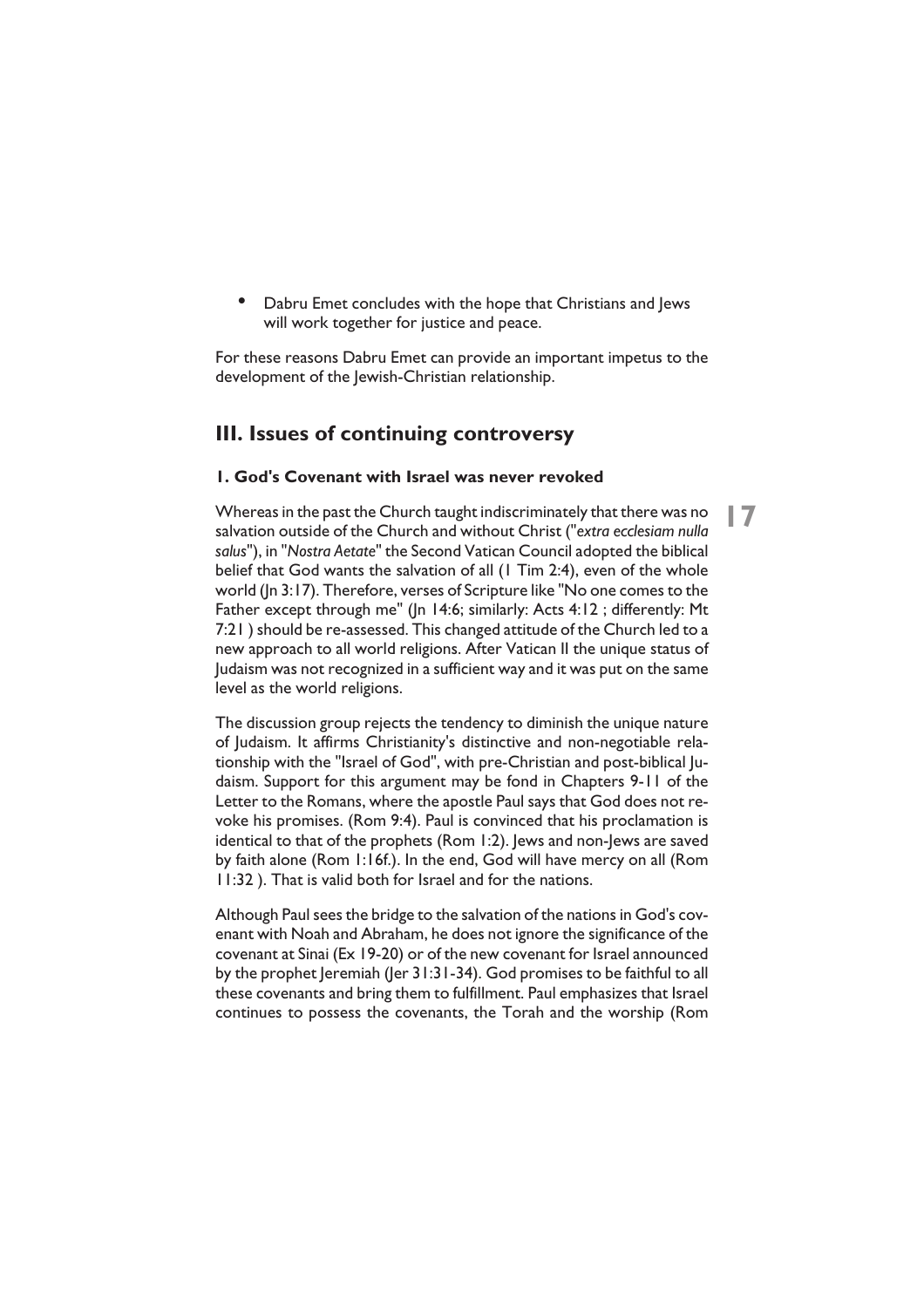9:4). Thus God's promises remain valid, regardless of whether Israel comes to faith in Jesus or not.

These words provide a foundation for Pope John Paul II's teaching about the "covenant never revoked". They are appropriate for the emphasizing of God's fidelity to the chosen people, which extends to contemporary Judaism.

However, Paul did not think that this reflection solved all the problems in the relationship between the early Christian communities and the "Israel of God". At the end of his reflections, he referred to God's inscrutable wisdom and ways of salvation (Rom 11:33-36).

For this reason contemporary Jewish-Christian dialogue should not attempt a universal resolution to theological problems. The dialogue contributes to the kinship between Jews and Christians who know and praise God's fidelity. This bond is unique among religions.

### **2. No more missionizing of Jews!**

Today we must gratefully acknowledge that neither Jews nor Christians are excluded from salvation. Paul states that God includes Jews and non-Jews in his mercy, each in a different way. It is God who opens up the way and the understanding of the gospel. That is why the discussion group emphatically expresses the conviction that there should be no specific mission of the Jews.

Along with important biblical reasons, there are also historical grounds. Throughout history, missionary work among the Jews was linked to oppression and violence. Missionary activity frightened large parts of the Jewish people. This terrible history alone sufficiently explains and justifies the contemporary rejection of the missionizing of Jews. It should have become clear to Christians that Jews resisted Christian missionizing. This opposition meant many disadvantages for the, for the Jews. It was the firm conviction of the Jews that the life of the Torah provided their own way to God.

A firm rejection of a specific mission to the lews does not imply that lews and Christians should isolate themselves from one another. On the con-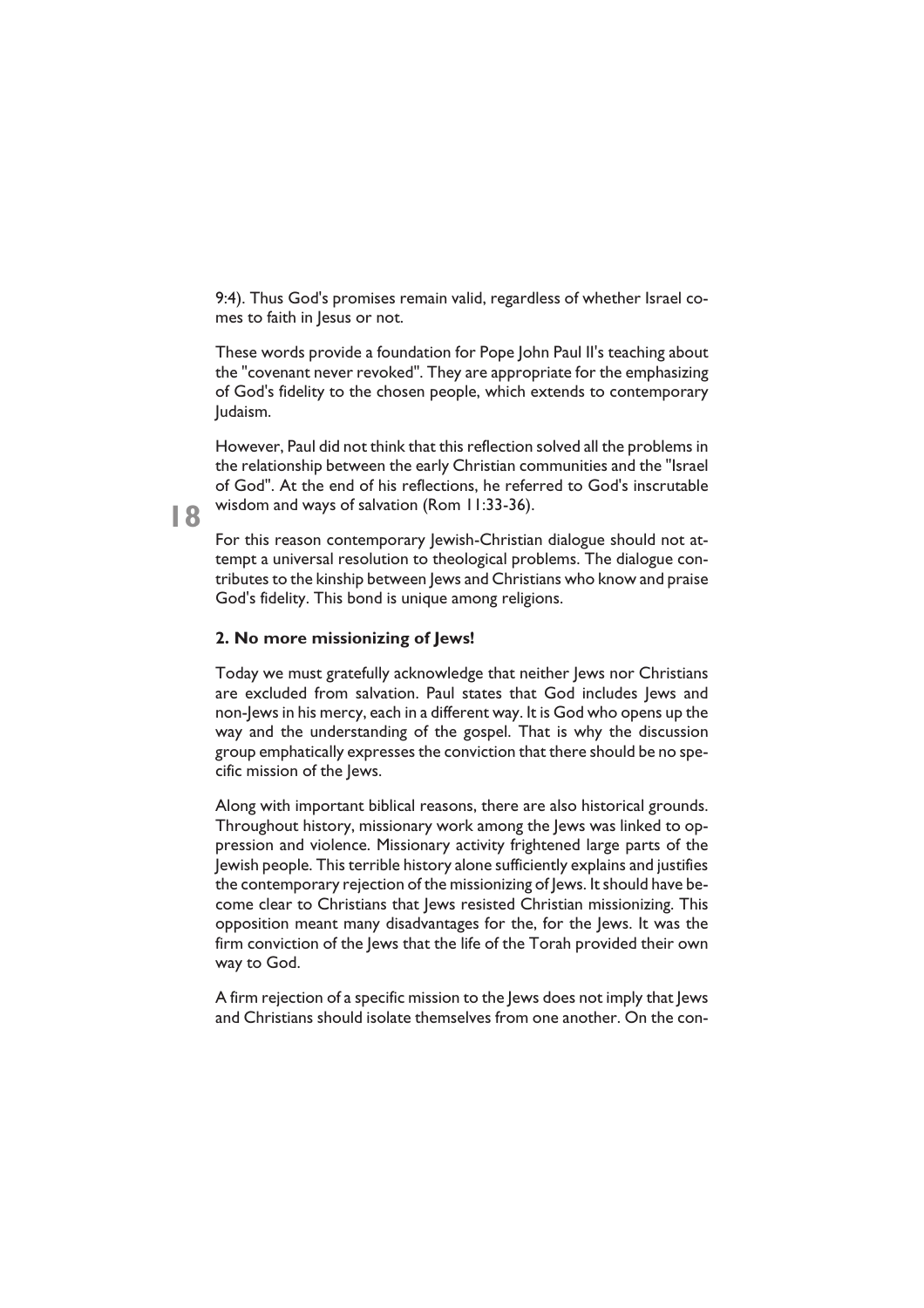trary, the absence of missionizing allows both communities to speak freely about their beliefs. Paul says that "all Israel will be saved" (Rom 11:26f.) when the redeemer comes out of Zion. Christians can rejoice that Jews have their own way to salvation, and not feel compelled to offer their hope for redemption to Israel.

### **3. What separates Jews and Christians must also be part of the dialogue: Jesus Christ**

Belief in Jesus as the Messiah is alien to Judaism or is even considered erroneous. Is it possible to build new bridges between us based on Jesus? The discussion group believes this to be possible on two conditions:

- According to Christian faith, Jesus Christ is "the Yes and the Amen" (2 Cor 1:20) of God's irrevocable fidelity to Israel and to the whole world.
- Nevertheless, there is salvation for lewish people who do not believe in Jesus as the Christ because of God's covenant with them.

The apparent contradiction in the two statements can be resolved only by the infinite wisdom of God (cf. Rom 11:25-36). According to Franz Rosenzweig, this aporia can only be determined when the first word (of creation) has become the final word (of redemption).

For Christians, Jesus is the center of faith. For Jews, the question of Jesus is not part of their understanding of God. Nevertheless, our discussion group asserts that Jesus must have a place in Jewish-Christian dialogue. Because of its Christology the Christian side must be aware of misunderstandings. This means that the Christian interpretation of Jesus as savior must include more than just a consideration of the historical Jesus. On the other hand, it must not only develop a dogmatic Christology that speaks of the incarnation of God as if Jesus replaced the Creator God of the Old Testament. The face-to-face relationship of Jesus with the God of Israel and, at the same time, Jesus' union with the Father (cf. Jn 17:11) are the basis of Christian teaching on the Trinity. According to Christian faith these concepts do not contradict belief in the one God.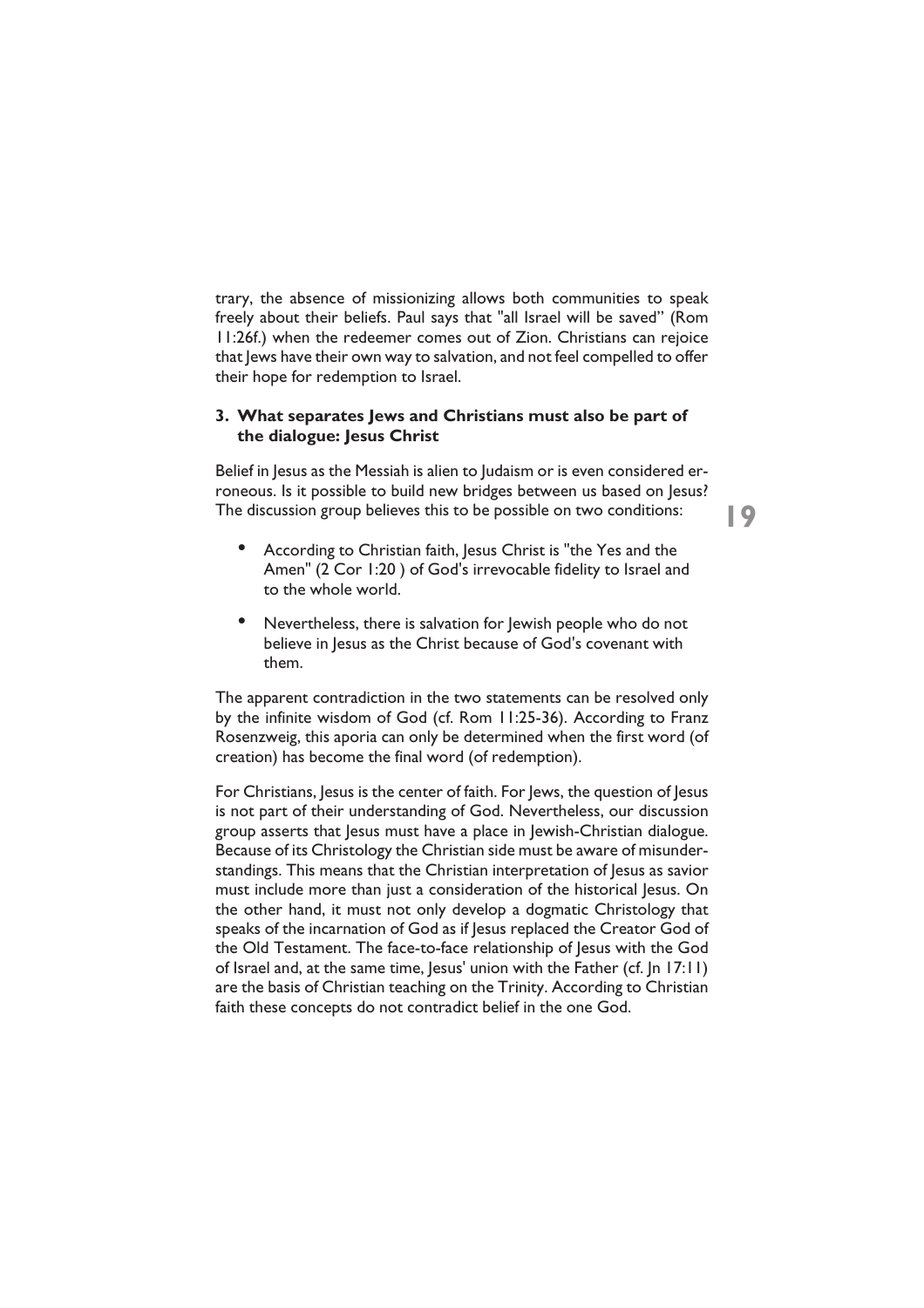The Council of Chalcedon (451) plays a decisive role in defining the concept of the incarnation. The council states said that Jesus Christ is fully divine and fully human ("*vere Deus*" and "*vere homo*"). Accordingly, the Word of God ("*Logos*") can really be heard in the human being Jesus, in his life, his person. Therefore the humanity of Jesus may not be diminished. But on the other hand, this self-emptying of God does not mean that God has not communicated himself in Jesus. Therefore divinity and humanity maintain their specific nature and may not be melted into one. In order to avoid misunderstandings in the dialogue with Jews Christians must maintain the clear formula of their early profession of faith.

**20** In our continuing conversation with Jews the humanity of Jesus is remains particularly significant. This is because it is lesus who offers himself unto particularly significant. This is because it is Jesus who offers himself unto death both to the God of Israel and to the human being in need of salvation. He is savior because he teaches us to walk on the path of salvation. But he is more because as fully divine he lowered himself unto death. It is he who was in the form of God and who humbled himself unto death (Phil 2:6-8). In him, the "goodness and loving kindness" of God appeared (Tit 3:4). Jesus Christ, therefore, is a sign of God's faithful promise. This goodness and loving kindness of God is illuminated in his life and in his death. In his resurrection God's fidelity is confirmed.

There are ideas in Judaism that resemble these notions of Christology. In early Rabbinic texts there are numerous examples revealing God's drawing near to humanity and the created world. However, none of these texts identifies this relationship with a human being who lived on earth.

### **4. The scandal of a world unredeemed**

In the life, death and resurrection of Jesus, Christians see the foundation of their salvation that was established by God (2 Cor 5:18f.). This faith, which Jews do not share, has been harshly tested through the unredeemed condition of the post Holocaust world in the 21st century. There is still sin, suffering and death although Christians expect that God's Messiah should have brought an end to them. But neither Israel nor the world currently live in peace.

We turn again to Paul who first refers to this difficult problem. According to him, "all creation is groaning in labor pains even until now" (Rom 8:22).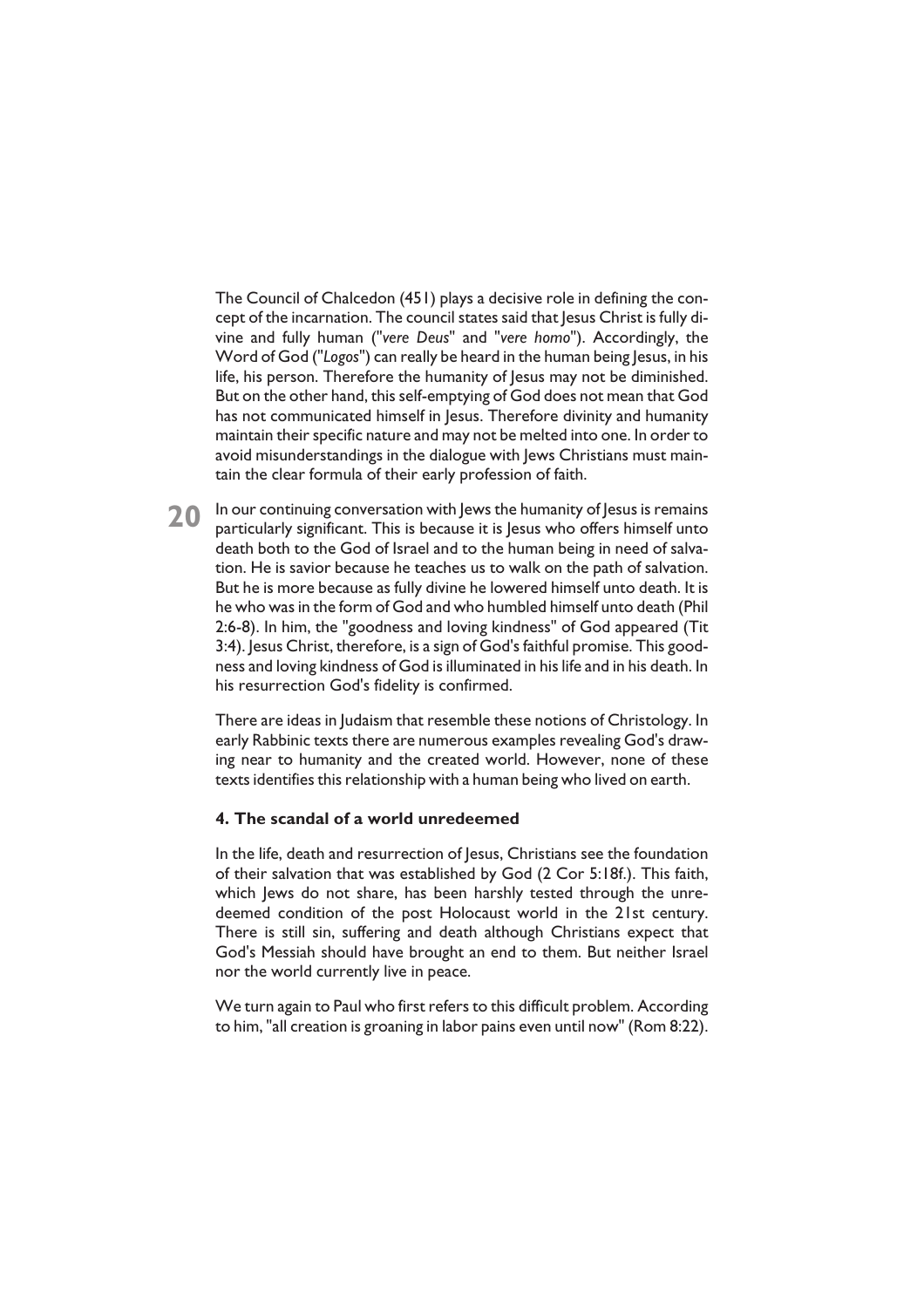According to St. Paul salvation in its universal fulfillment is only realized by means of hope.

Jews also have a hope for the redemption of the world. Based on God's promises they work for the repair of the world (*tikkun ha olam*). Therefore in the light of a world unredeemed Christians and Jews find a common hope and impetus for collaboration.

This cooperation is demonstrated in the way Jews and Christians give concrete help, love, and care to those who are suffering. This common action is more important than all theological reflection on suffering and redemption. That is what the biblical commandment "to love" means. That is the message of the prophets, who became defenders of orphans and widows and publicly denounced injustice in the name of God. The Gospels continuously show how Jesus fought against suffering and injustice. On the day of judgment, the only valid measure for him is: "Just as you did it to one of the least of my brothers or sisters, you did it to me" (Mt 25:40). Jesus stands in unity with the prophets of Israel (Isa 58:1-14) and his statement represents a continuity with Jewish ethics. From these biblical statements the task that is central to Jews and Christians emerges: to perceive and alleviate the suffering of others. As both communities engage in these tasks they create signs of redemption in an unredeemed world.

**21**

In the Gospel according to Matthew it says: "Not everyone who says to me 'Lord, Lord', will enter the kingdom of heaven, but only the one who does the will of my Father in heaven." (Mt 7:21) This statement indicates that Matthew' s community acknowledged that there is redemption in fidelity to Torah without referring to Jesus. For this reason then, Christians and Jews are more united by their hope in the fulfillment of redemption than they are separated by the Christian interpretation of Jesus.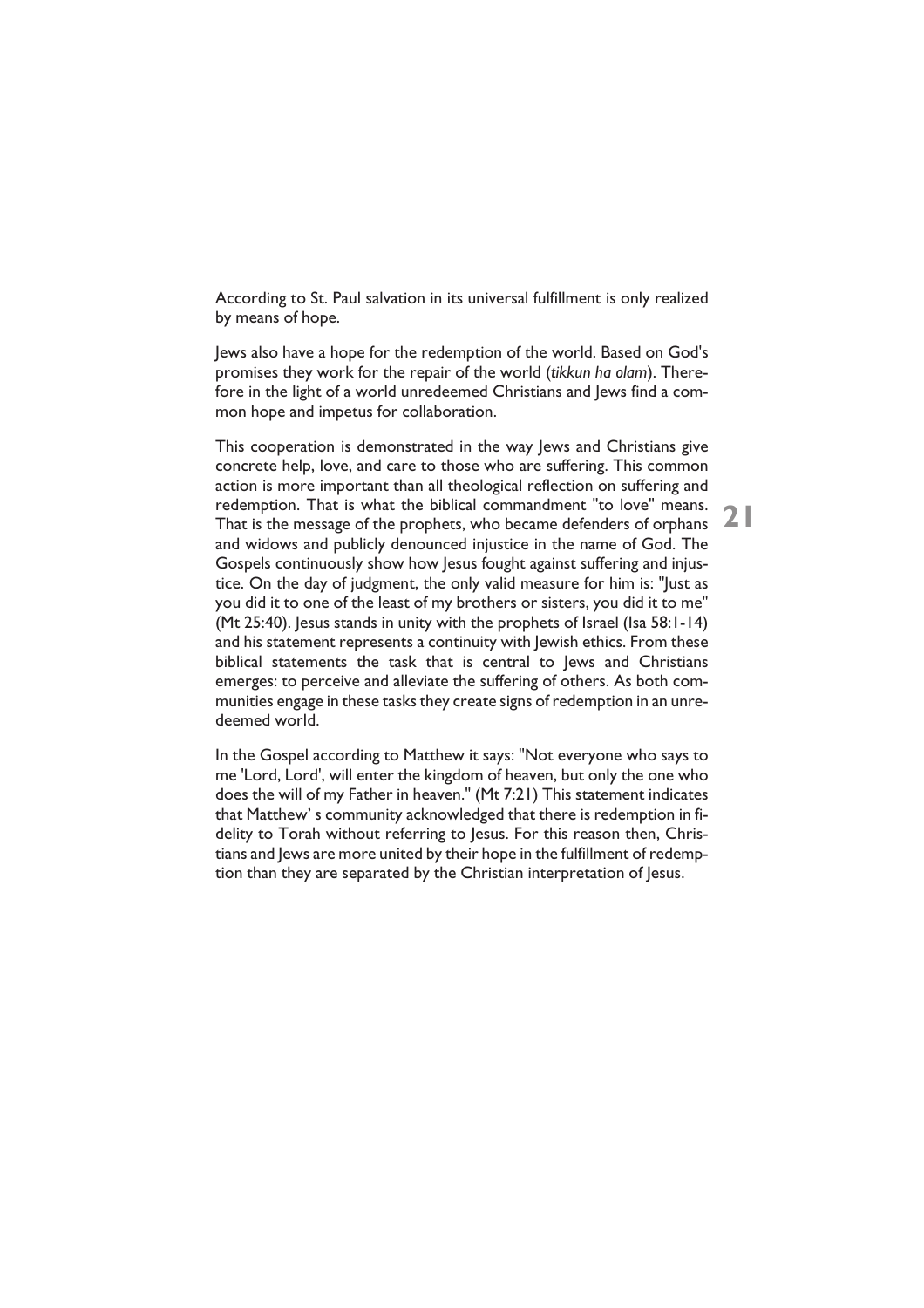### **IV. Biblical ethics oblige us to contribute to world-society**

### **1. Human dignity must be defended**

Today Jews and Christians are faced with new tasks they have in common. Biblical ethics are an absolute criterion for the inspiration of contemporary society.

Therefore, Jews and Christians are required to oppose the use of human beings as instruments of a society that makes economic power into idola-22 try. The obligation for Jews and Christians to honor a day of rest, Shabbat or Sunday, points the way toward restoring human beings in the image of God. This becomes credible only when Jews and Christians cultivate a culture for this day corresponding to their faith and as a model for society.

In addition, we currently face social reforms in Germany and, as religious communities; we make it our common task to be a voice that speaks for the weak and the helpless and to insist that they live with dignity.

We will collaborate to promote the protection of human life from birth to death and oppose medical assisted suicide. However, significant differences about the issues of human life require further discussion between our communities. According to Catholic teaching, the dignity of the human person begins with conception. This belief is not shared by all Jews. Therefore, Jewish thinkers can draw different conclusions from the common biblical tradition than those of Catholic theologians with respect to the protection of the embryo. Catholic and Jewish ethics would differ with respect to pre-natal and pre-implantation diagnosis and procedure. Yet, Jews and Christians agree that the dignity of the human being may not be violated. This dignity is based on the biblical idea that the human being is created in the image of God. It is supported by the constitution of the Federal Republic of Germany. Therefore Jews and Christians are convinced that where human dignity is not respected the constitutional state may also be threatened at its very foundation.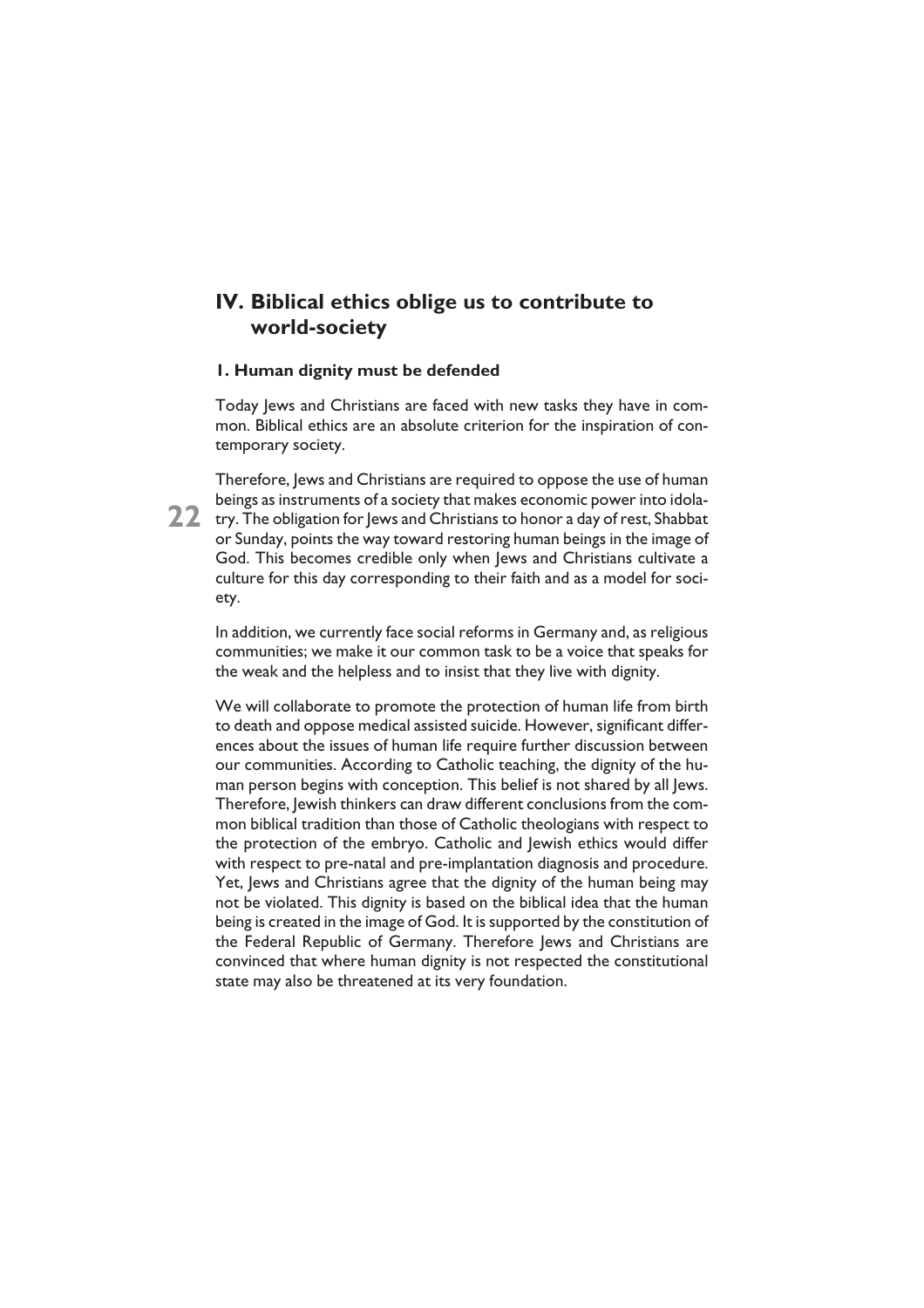### **2. Hostility towards Jews – an old scandal in a new garb**

In many countries hostility towards Jews has aggressively reappeared recently. The discussion group reminds Christians that their solidarity with Jews should be self-evident. This means that actions and public statements that express hostility to the Jewish people obliges a vigorous response from Christians who should not leave the response only to the Jews.

It is necessary to analyze the causes that had led to this new hostility towards Jews. The discussion group would point to the following list: the increase in militant Islamic groups, the success of radical Rightist parties, the growth of xenophobia, the alienation of many young people and, finally, the insufficient integration of foreigners, migrants and marginal groups.

**23**

In contemporary public discussions hostility to Jews is often linked with criticism of the state of Israel's policies. Jews properly expect people to make a distinction between the policies of the Israeli government and the Jews who are living in Germany . However, it also should be clear that criticizing the state of Israel does not mean supporting Anti-Semitism.

### **3. An open conversation with Islam**

Without intense dialogue between the "monotheistic religions" it is impossible to imagine that people in the Middle East or in Germany will live together peacefully. That is why the discussion group welcomes all initiatives in what is often called an "Abrahamic" or also a "trialogical" dialogue between representatives of Jews, Christians and Muslims.

However, it must be remembered that relations between Jews, Christians and Muslims are of a different nature. Judaism and Christianity have a special relationship with one another because they share the Hebrew Bible, which Christians call the "Old Testament". The Qu'ran, however, does not acknowledge the Old and the New Testaments as revelation, even though it refers to persons and events in them. Moreover, along with positive statements about Judaism and Christianity in the Qu'ran, there are also passages which Jews and Christians understand as distorted descriptions of their faith.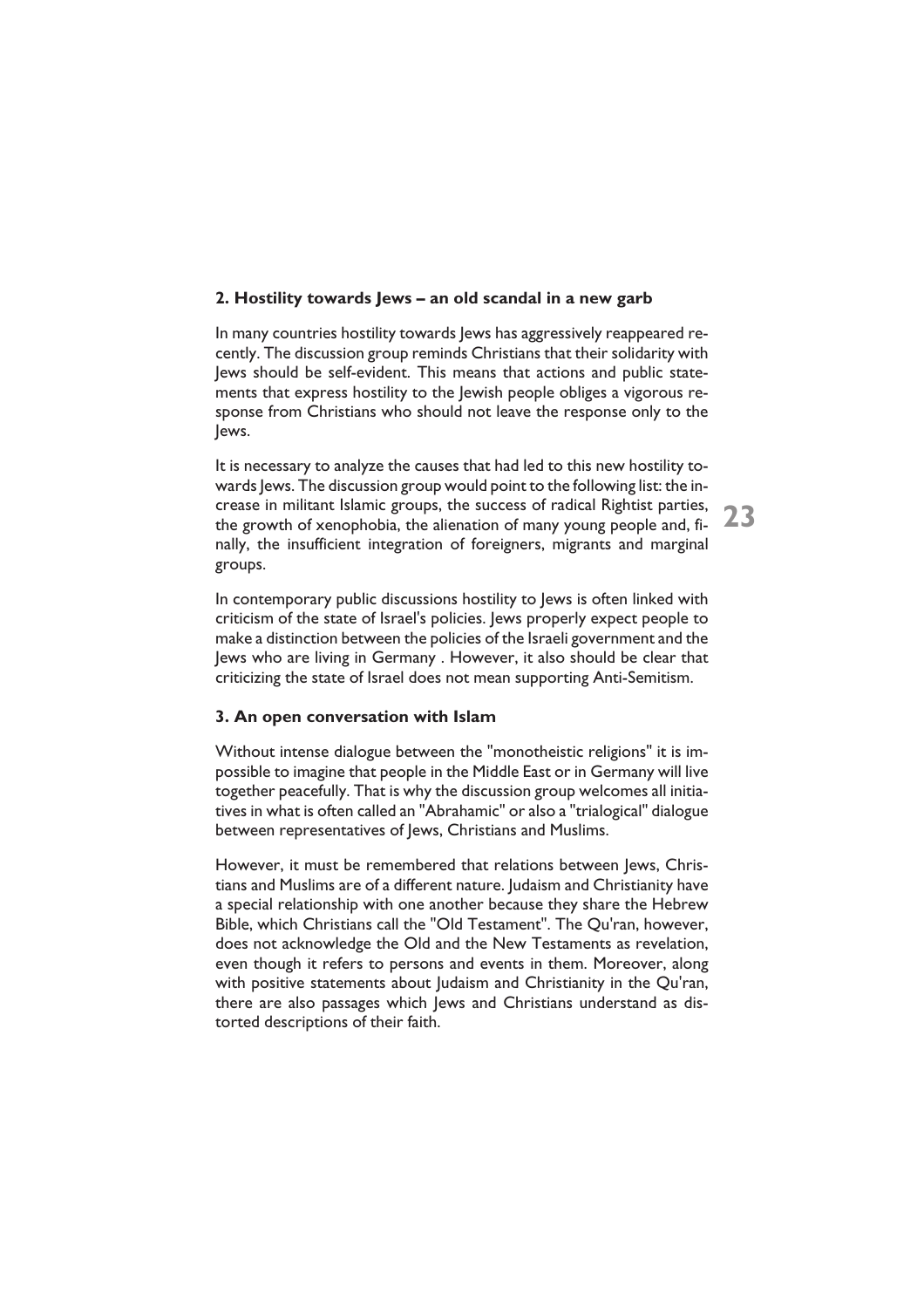Our discussion group "Jews and Christians" desires an open dialogue with Muslims. This dialogue should not avoid theological discussion for the sake of future consent. At the outset we want to promote a dialogue that rejects discrimination against others, and that affirms religious freedom and the protection of human rights.

The Central Committee of German Catholics currently sponsors a discussion group "Christians and Muslims". At the present time our discussion group and the Christian Muslim group have emphasized different areas of interest. We believe that collaboration should be encouraged in the future. The contents of religious traditions are often used to support 24 the interests of small groups within the larger community. Our discus-<br>sion group rejects this instrumental use of any religious tradition. In the sion group rejects this instrumental use of any religious tradition. In the future we want to avoid any instrumentalizing within our own communities and we support the efforts of many Muslims towards working together and living in peace.

### **4. Working among the German public and in the schools**

Bringing the new perspectives and insights from its work into the public arena remains a continuing task for our discussion group. It shall support academic conference centers working in this field and promote the ideas of Christian-Jewish dialogue in adult education, parish work and the media. We want to give special emphasis to a more profound understanding of Judaism and relations between Judaism and Christianity in the areas of preaching and catechesis. These activities are in conformity with numerous statements of the Magisterium.

Religious education has the task of introducing our youth to the results of Jewish-Christian dialogue. It is clear that initiatives of the discussion group have had a positive impact over the last decades. Curricula and schoolbooks, didactic material and the development of projects, specialized literature, media and conferences offer teachers help that can lead to presenting the subject of "Judaism" in a responsible way. However, a lack of knowledge and understanding of Christian-Jewish topics can still be recognized among pupils and occasionally also among teachers.

At the present time in contrast to the early days of the discussion group, about one third of all pupils do not attend religious education classes.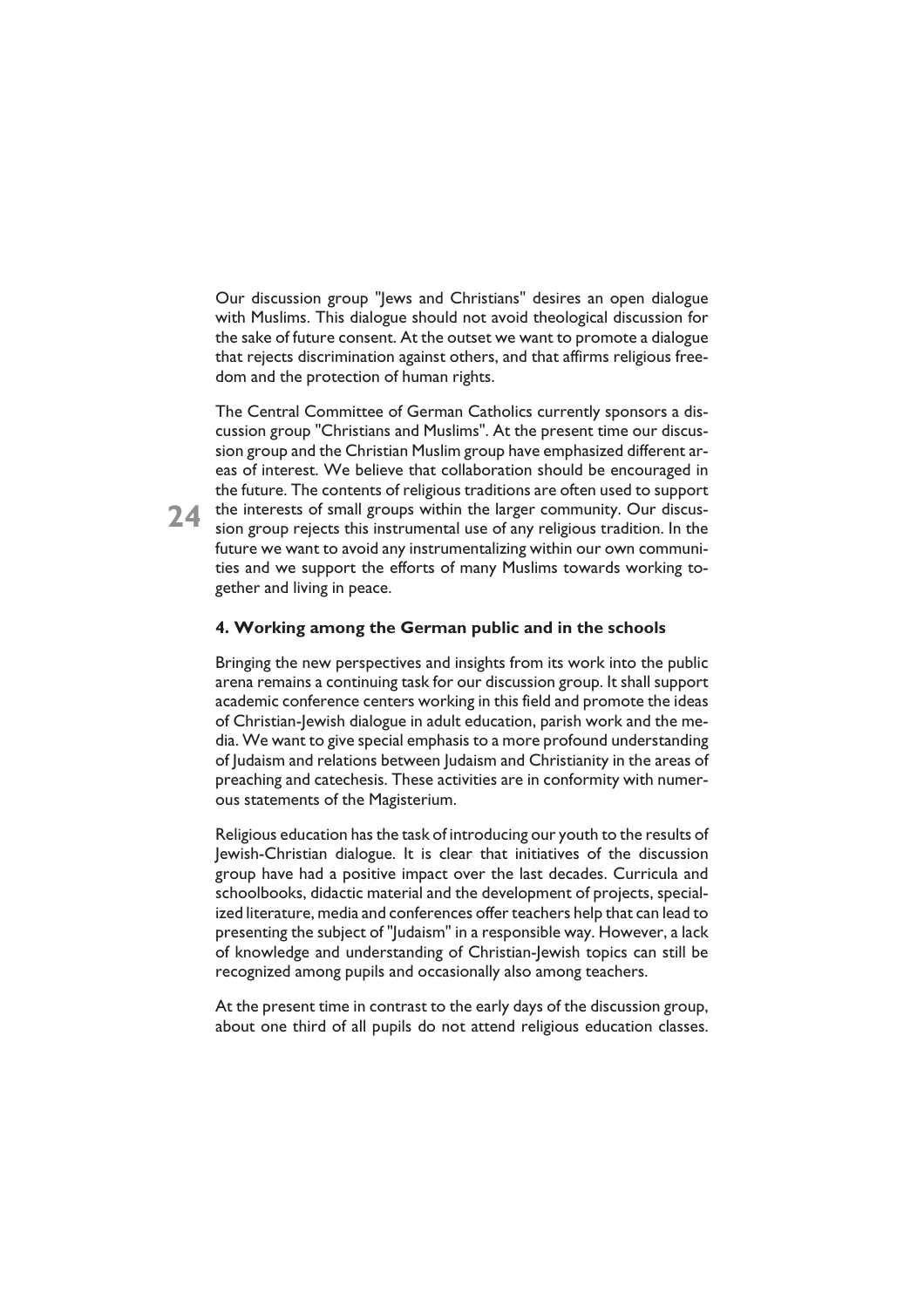Most of them take part in other subjects such as philosophy or *Lebenskunde/Ethik/Religion* (life/ethics/religion). Therefore a question arises which is even more urgent: how can our schools transmit an understanding of Judaism and Christianity in classes that do not focus on religion? Teachers in all subjects will bear greater responsibility in transmitting corresponding insights and knowledge. We believe that it is impossible to understand our European culture and history without studying Jewish-Christian relations.

### **5. Judaism and Christianity: a critical voice in public discussions**

The biblical commandment to love God and neighbor (Deut 6:5; Lev 19:18 ; Mk 12:28 -31 par.) is obligatory for both Jews and Christians. Our two communities proclaim faith in One God, whom we love with all our heart, with all our soul, and with all our strength. This belief unites us above and beyond all theological differences. The human person created in the image of God ("*betselem elohim*": Gen 1:26.) is called to responsibility before God. According to rabbinic tradition, this responsibility is demonstrated in what the person does in the fulfillment of God's commandments. Our actions are directed toward recognizing the image of God in those with whom we live.

Today, Catholic social teaching speaks of "faith's responsibility for the world". Judaism emphasizes that being chosen by God brings with it a responsibility to foster justice and peace in the world. Therefore Jews and Christians are required to work towards a world that reflects the image of the Creator. We are convinced that reflection and action by our communities based on our religious traditions will benefit the political and social issues that constitute the fabric of civil society.

Currently monotheism is often criticized as promoting an absolutism that engenders violence. Just the opposite is the case. As Jews and Christians we remember that our common ethical task flows from the human bond with the Creator. This link prevents us from making anything absolute that is not God. Therefore our faith in one God obliges us to engage in criticism of idolatry and totalitarianism. In secularized societies this religious voice seems more necessary than ever.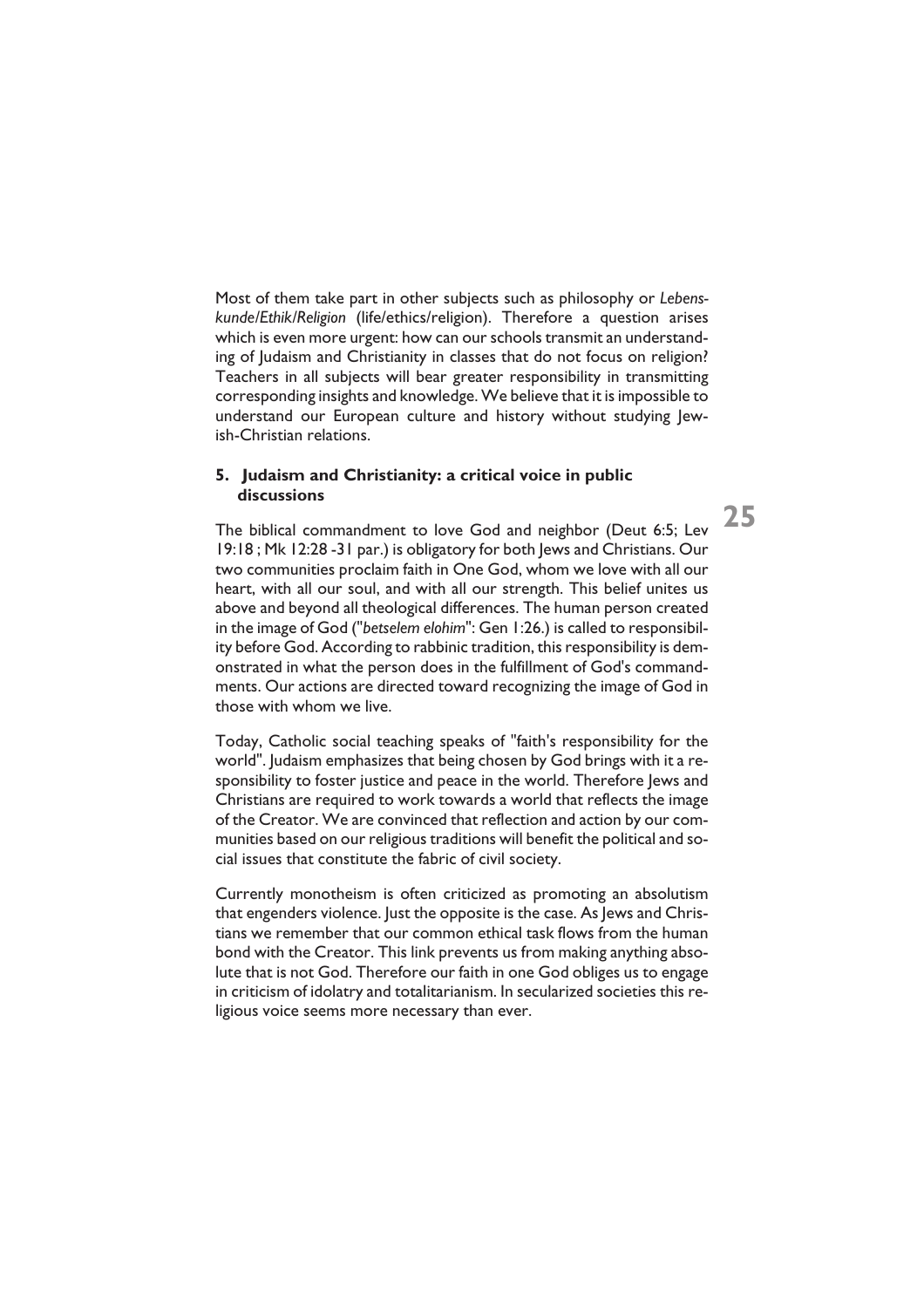Because ties to religious traditions have become visibly weaker in our society, it is necessary for Jews and Christians to communicate their biblical traditions to public discussions about our future. Our discussion group asserts that this task is increasingly more difficult. We must seek new partners in dialogue among people who do not belong to any religious institution or tradition but who are seriously concerned about justice and peace on earth and about the future of the world.

Therefore Jews and Christians are both responsible for developing ways of effectively acting and speaking in an environment that is secular.

## **Conclusion: Jointly "called to be a blessing 26for the world"**

Forty years after "*Nostra Aetate*" the discussion group acknowledges with gratitude that the Second Vatican Council's declaration has born fruit within the Christian community. Similar statements and initiatives in the Churches of the Reformation have made substantial contributions. It seems that the main obstacles, which separated the Christians from the Jews and which caused the Jewish people in the "Western Europe" terrible suffering and bloody persecutions, have been removed. The Churches have condemned the accusation of Deicide, the claim that the chosen Jewish people have been rejected by God, as well as the legitimization of hatred of the Jews. We Christians have become aware of the fact that we are related to Judaism from the root and that we cannot understand ourselves correctly without Judaism.

This historical turning point of the council can never be reversed. The spiritual bond, which ties together Jews and Christians, may not be torn asunder again! Thanks be to God, the message of Nostra Aetate is understood in Germany, the land of the Shoah. Nevertheless, the danger of Anti-Semitism remains. It still appears in Germany and other parts of the world in new forms.

For this reason the task of the discussion group "Jews and Christians" in the Central Committee of German Catholics is not yet finished. What has been accomplished so far is not enough. We reject the accusation oc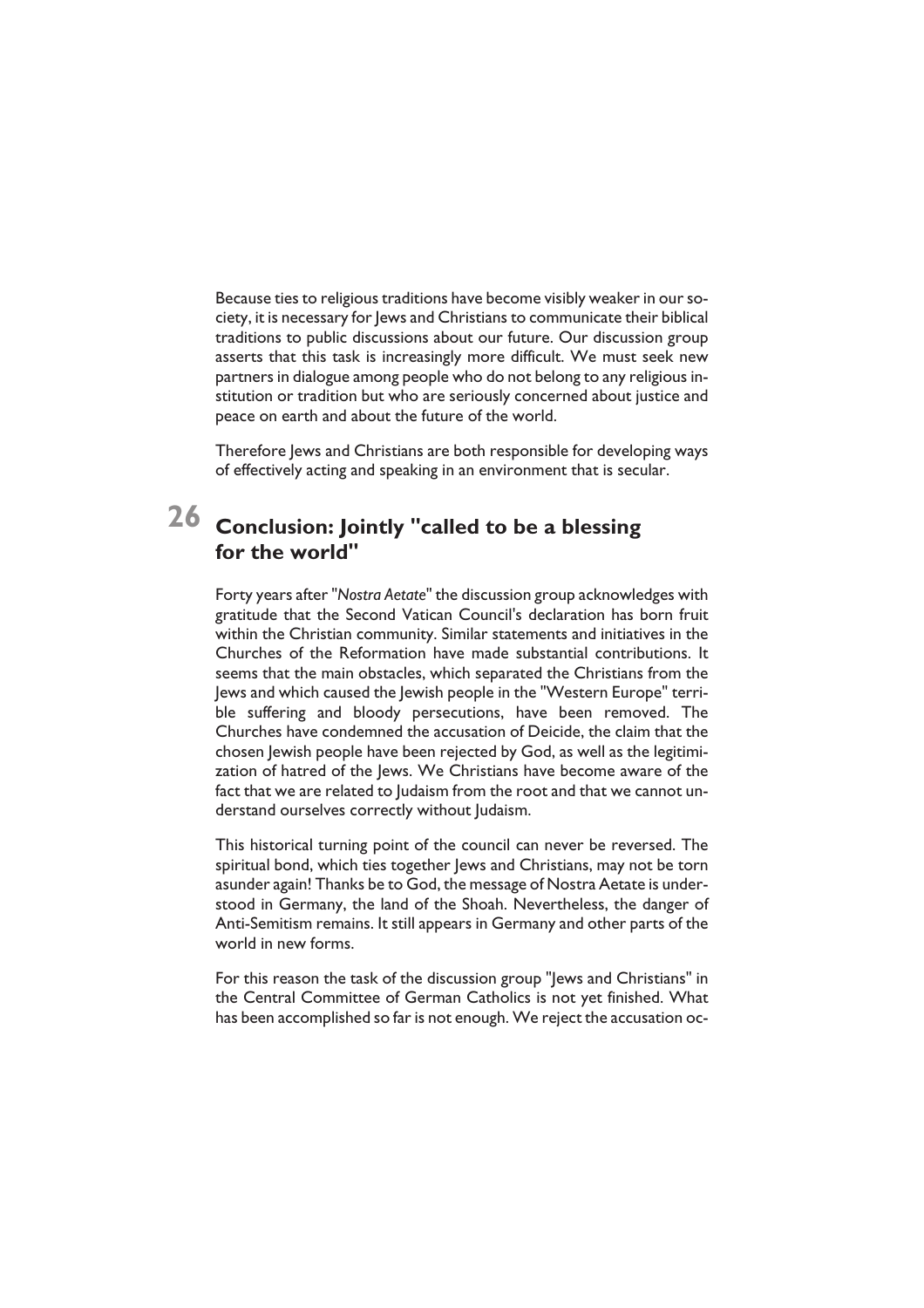casionally made that we are pursuing a hobby or that we are a lobby. Christian-Jewish dialogue is not peripheral but at the center of Christian identity. We know that our society is changing. Therefore we must reach out to a new generation of men and women who will engage the dialogue we have begun and bring their own ideas and passion.

In considering our work since 1979 we believe that our first task is to keep the memory of the Shoah alive in the fourth generation born after the Second World War. We must recall the causes, including the anti-Judaism within the Church that led to the Shoah. The second ongoing task is to direct the rapprochement in the dialogue of Christians and Jews toward their common responsibility for our endangered society and world. The challenging invitation offered twenty-five years ago by Pope John Paul II in Mainz remains our task today: "Jews and Christians, as children of Abraham, are called to be a blessing for the world." We look forward to the day when Muslims who are also children of Abraham will join us in this task. May the Lord of history bless our work!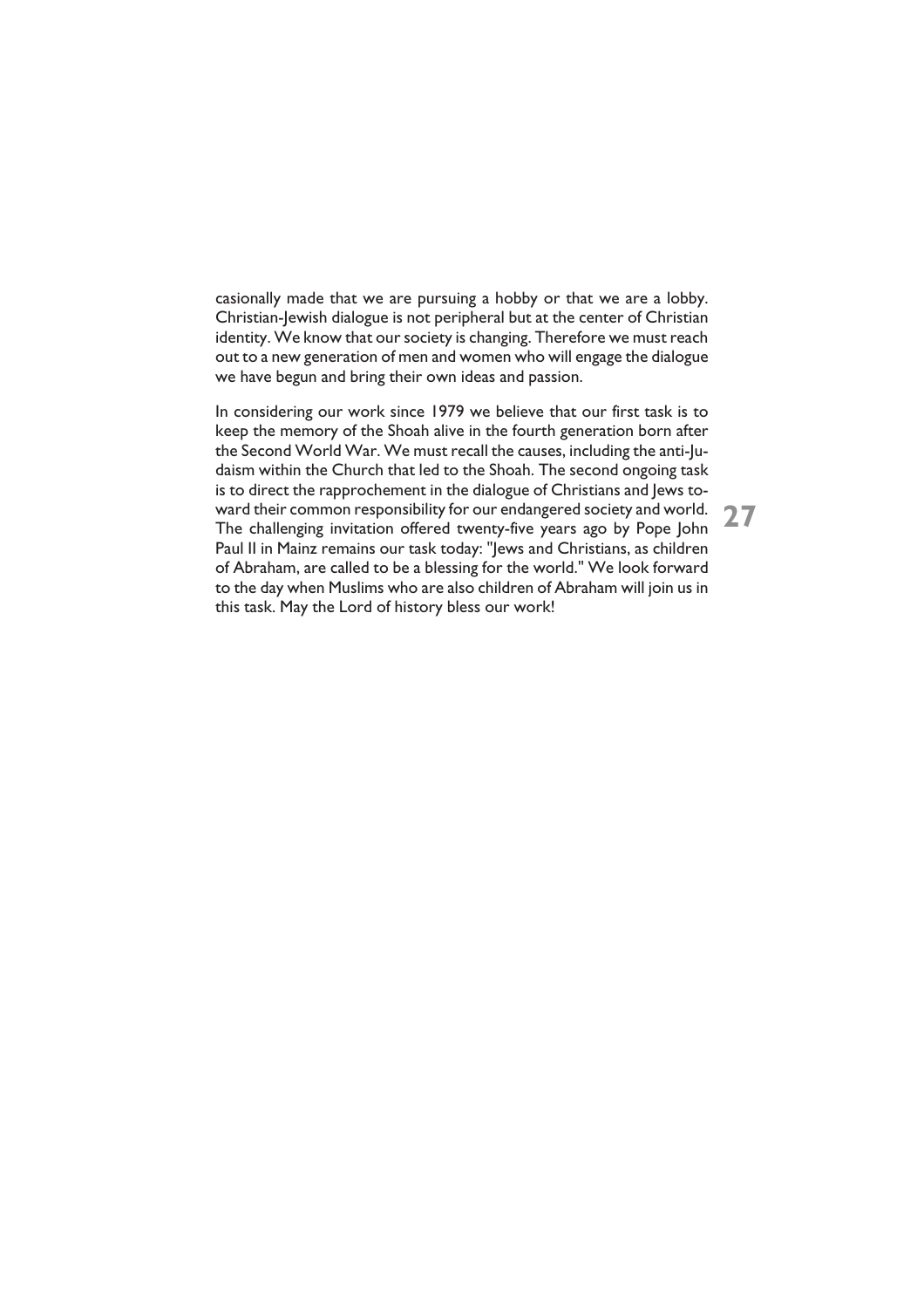### **Bibliographical References**

- Die Kirchen und das Judentum, Bd. 1: Dokumente von 1945 1985, hrsg. v. Rolf Rendtorff, Hans Hermann Henrix, Paderborn und Gütersloh 1987; Bd. 2: Dokumente von 1986 - 2000, hrsg. von Hans Hermann Henrix, Wolfgang Kraus, Paderborn und Gütersloh 2001 (this collection of source material assembles all important documents from Judaism and from the various Christian denominations until the year 2000)
- The Pontifical Biblical Commission, *The Jewish People and their Sacred Scriptures in the Christian Bible*, Vatican Documents, Libreria Editrice Vaticana, Città del Vaticano, Rome 2002
- Hanspeter Heinz (Hg.), Um Gottes willen miteinander verbunden. Der Gesprächskreis "Juden und Christen" beim Zentralkomitee der deutschen Katholiken, Münster 2004
- Erwin Dirscherl, Werner Trutwin (Hg.), Redet Wahrheit Dabru Emet. Jüdisch-christliches Gespräch über Gott, Messias und Dekalog, Münster 2004

### **Members of the Discussion Group "Jews and Christians" in the ZdK (Central Committee of German Catholics)**

Chairperson:

Prof. Dr. Hanspeter Heinz, Augsburg

Manager: Rektor Dr. Detlef Stäps, Bonn

Jewish Members:

Daniel Alter, Berlin Rabbi Dr. Henry G. Brandt, Augsburg Dr. Edna Brocke, Essen Prof. Dr. Micha Brumlik, Frankfurt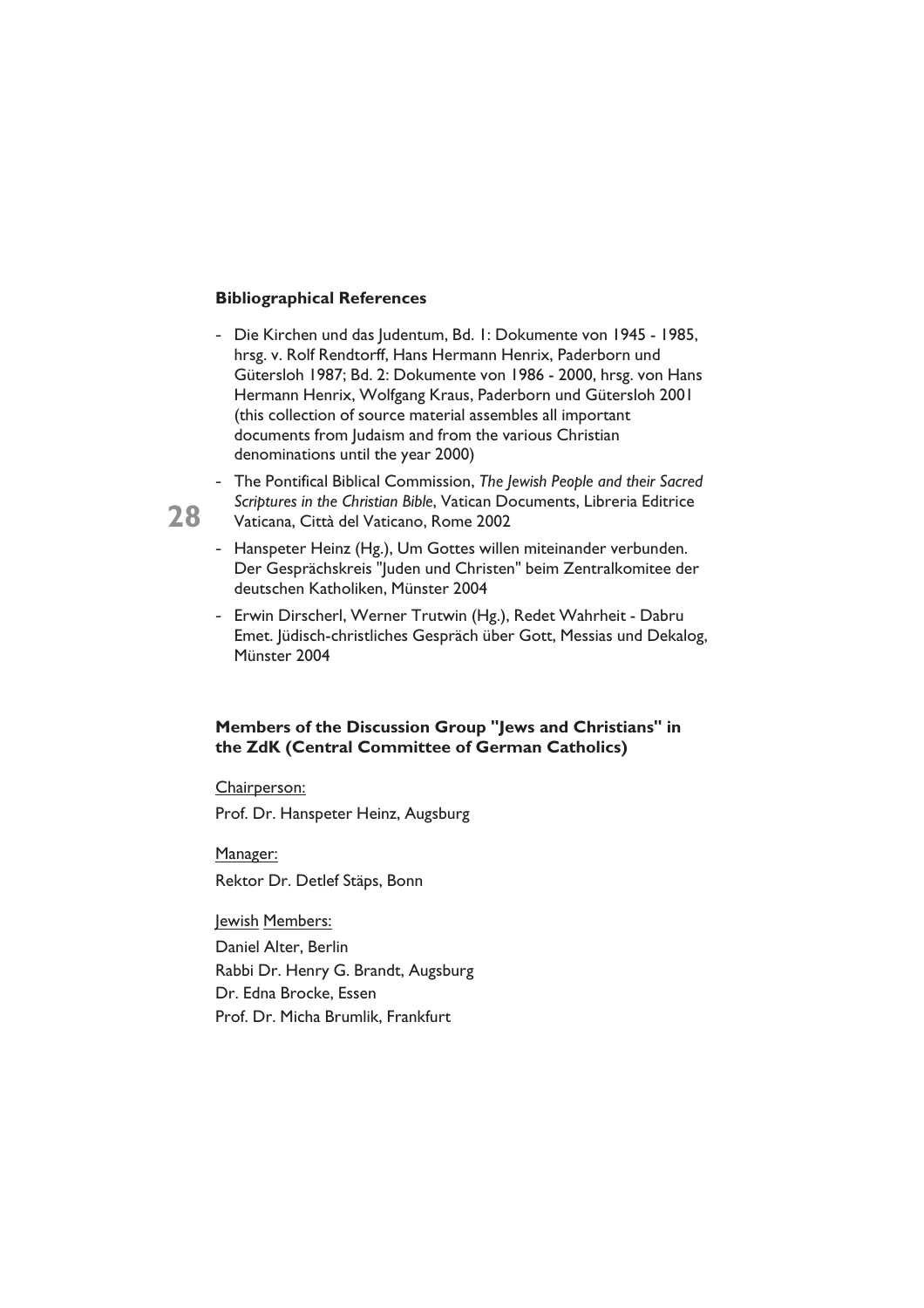Prof. Dr. Ernst Ludwig Ehrlich, Riehen/Basel Rabbi Dr. Walter Homolka, Berlin Ruth Kahana-Geyer, Lisbon Dr. Uri Kaufmann, Dossenheim Petra Kunik, Frankfurt Ellen Presser, Munich Prof. Dr. Michael Signer, University of Notre Dame, USA Dr. Hermann Simon, Berlin

#### Christian Members:

Prof. Dr. Reinhold Bohlen, Wittlich Prof. Dr. Wilhelm Breuning, Bonn Prof. Dr. Christoph Dohmen, Osnabrück Prof. Dr. Hubert Frankemölle, Paderborn Dr. Wilfried Hagemann, Münster Dr. Hans Hermann Henrix, Aachen Prof. Dr. Herbert Immenkötter, Augsburg Prof. Dr. Klaus Kienzler, Augsburg Dr. Ansgar Koschel, Frankfurt Prof. Dr. Verena Lenzen, Lucerne Dagmar Mensink, Berlin Werner Trutwin, Bonn Rita Waschbüsch, Lebach-Landsweiler Prof. Dr. Josef Wohlmuth, Bonn Prof. Dr. Erich Zenger, Münster